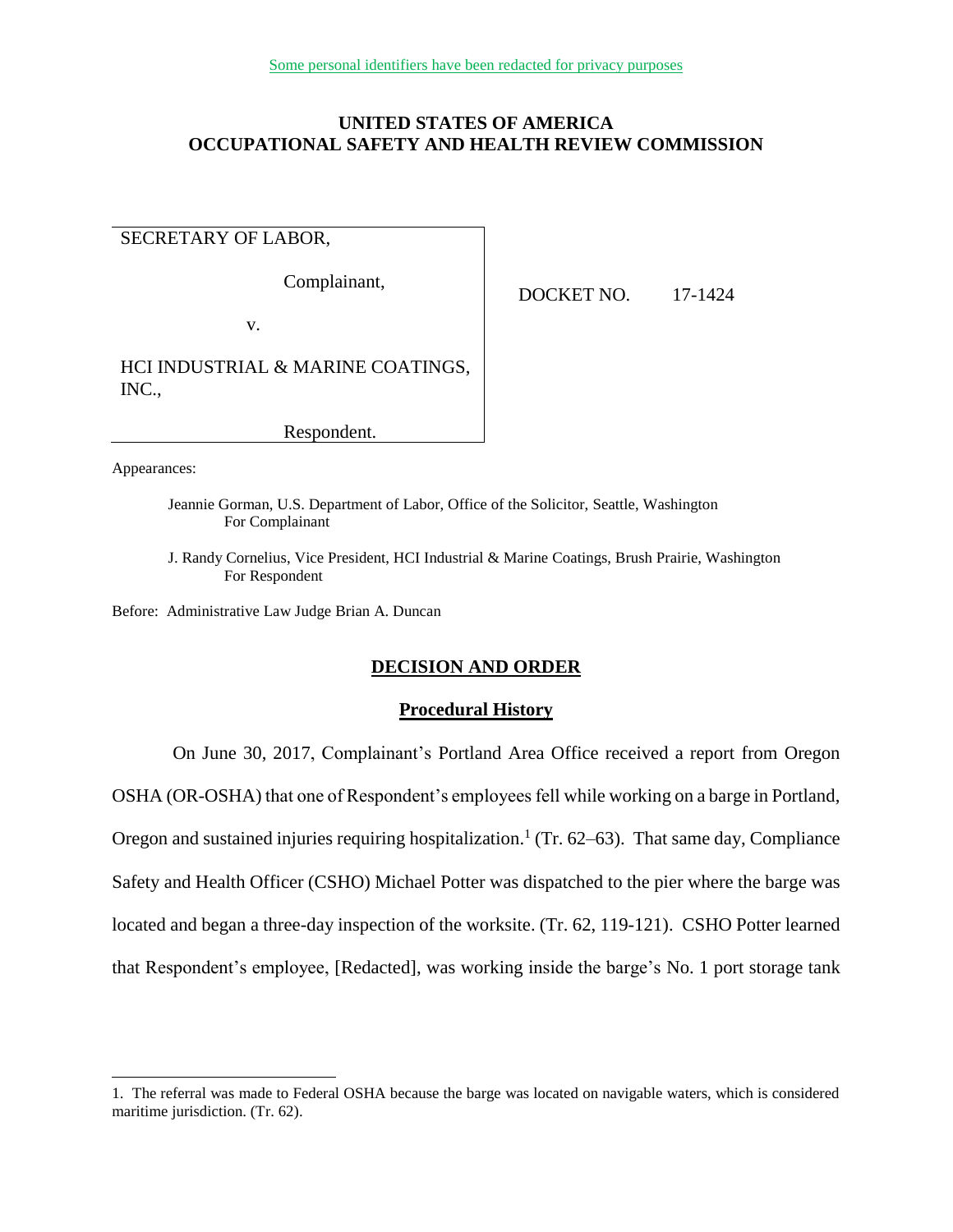when he fell. (Stip. No. 13 at Tr. 44). He was not wearing fall protection at the time. (Stip. No. 15 at Tr. 45).

After completing his investigation, CSHO Potter concluded that Respondent committed multiple violations of the Occupational Safety and Health Act of 1970 ("the Act"). CSHO Potter recommended, and OSHA issued, a six-item *Citation and Notification of Penalty*, with total proposed penalties of \$12,752. Respondent filed a *Notice of Contest*, which brought this case before the Commission. On September 1, 2017, Complainant filed his *Complaint*, within which he amended Citation 1, Item 1 to allege a violation of 29 C.F.R. § 1915.152(a).<sup>2</sup> The matter was designated for Simplified Proceedings on September 15, 2017.

A trial was conducted on May 15, 2018, in Portland, Oregon. Prior to the presentation of evidence, Respondent withdrew its notice of contest to Citation 2, Item 1, which alleged an otherthan-serious violation of the Act with no monetary penalty. (Tr. 10). The Court accepted Respondent's contest withdrawal. Accordingly, Citation 2, Item 1 will be affirmed as issued.

Four witnesses testified at the trial: (1) CSHO Michael Potter; (2) OSHA Area Director Cecil Tipton; (3) Joseph Bishop, Respondent's site superintendent and safety manager; and (4) Foo Beng Fong, a blaster/painter foreman for Respondent. The parties filed post-trial briefs for consideration.

#### **Jurisdiction & Stipulations**

The parties stipulated the Commission has jurisdiction over this proceeding pursuant to Section  $10(c)$  of the Act and that, at all times relevant to this proceeding, Respondent was an employer engaged in a business and industry affecting interstate commerce within the meaning of Sections 3(3) and 3(5) of the Act, 29 U.S.C. § 652(5). (Tr. 42–43). *See Slingluff v. OSHRC*, 425

 $\overline{a}$ 

<sup>2.</sup> The *Citation* initially alleged a violation of 29 C.F.R. § 1915.71(b)(7).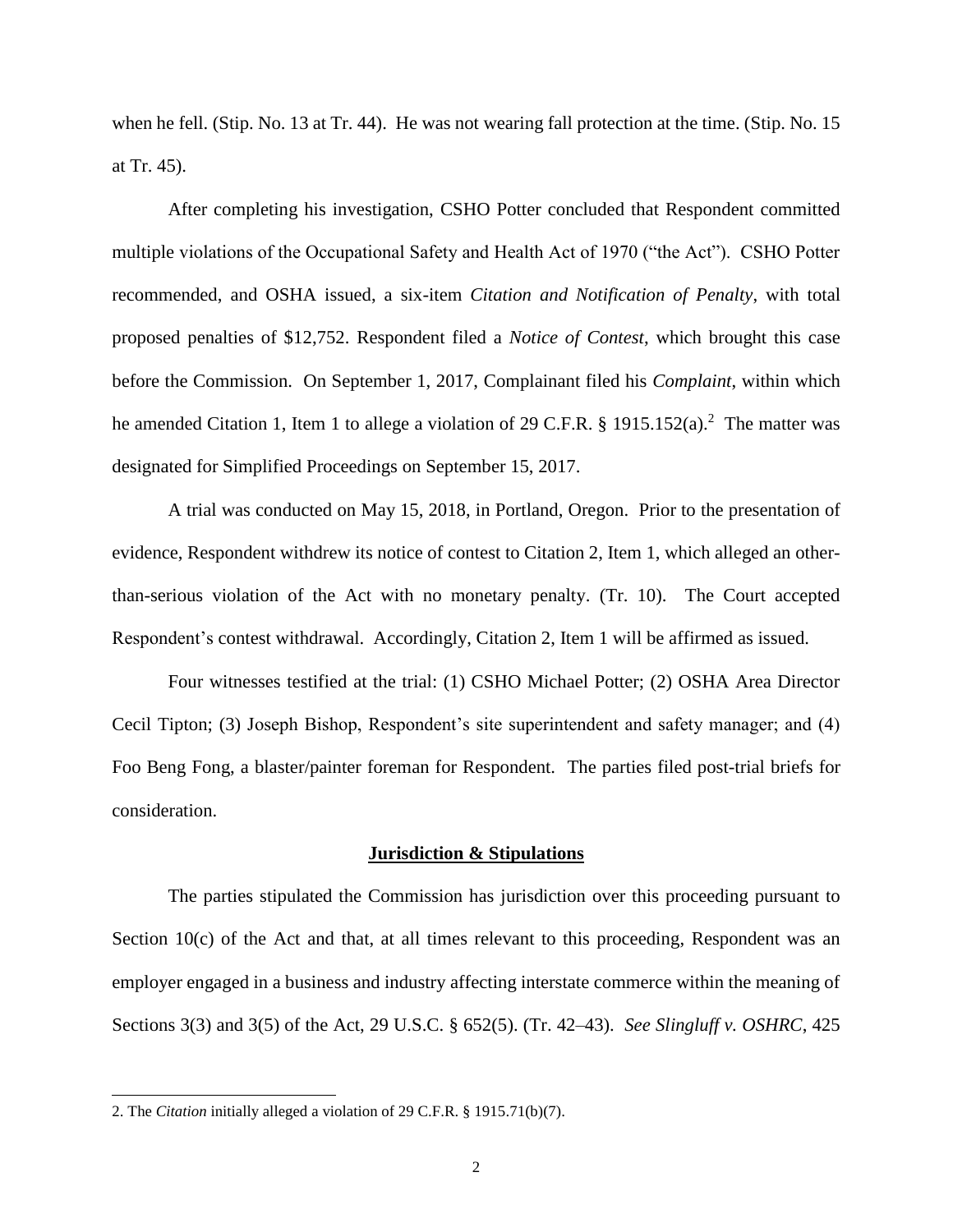F.3d 861 (10th Cir. 2005). The parties also stipulated to other factual matters, which were read into the record.<sup>3</sup> (Tr. 42–46).

## **Factual Background**

Respondent was hired by Zidell to sandblast and paint interior storage tanks on Barge 686.<sup>4</sup> (Tr. 44). On June 30, 2017, Respondent's employees were working in the No. 1 port storage tank, which measured 40 feet long, 30 feet wide, and 22 feet high. (Stip. Nos. 13, 15 at Tr. 44). Due to the size of the tank, Respondent had to install marine staging (also known as "hanging staging"), which is similar to scaffolding but, instead of being built upward from the ground, it hangs from the top of a tank using wire ropes. (Tr. 108; Ex. C-3 at 41–43). During the installation of the staging, [Redacted] fell approximately 9 feet to the ground. (Stip No. 15 at Tr. 45; Ex. C-3 at 41–46). His harness was found on the bottom of the tank a few feet from where he landed; he was not wearing it at the time. (*Id.*). Although Superintendent Bishop testified that he saw [Redacted] wearing a fall protection harness earlier that morning, after the company safety meeting, he could not confirm that [Redacted] continued to wear it when he was working. (Tr. 158). Bishop testified he reminded everyone that morning, as he said he does every morning, of their 100% tie-off policy. (Tr. 152–53).

CSHO Potter arrived at the scene the same day, roughly six to eight hours after the accident. (Tr. 63). During the opening conference, CSHO Potter learned Respondent was the only employer on-site at the time of the accident. (Tr. 67). By the time CSHO Potter arrived, Respondent had sent its remaining employees home for the day. So, he inspected the work area where the accident occurred and took the opportunity to inspect Respondent's fall protection equipment, stored in a Conex box located on the pier. (Tr. 82–85).

 $\overline{a}$ 

<sup>3.</sup> When citing to the record, the Court will refer to individual stipulations as "Stip. No. \_\_".

<sup>4.</sup> Ziddell was the shipbuilder.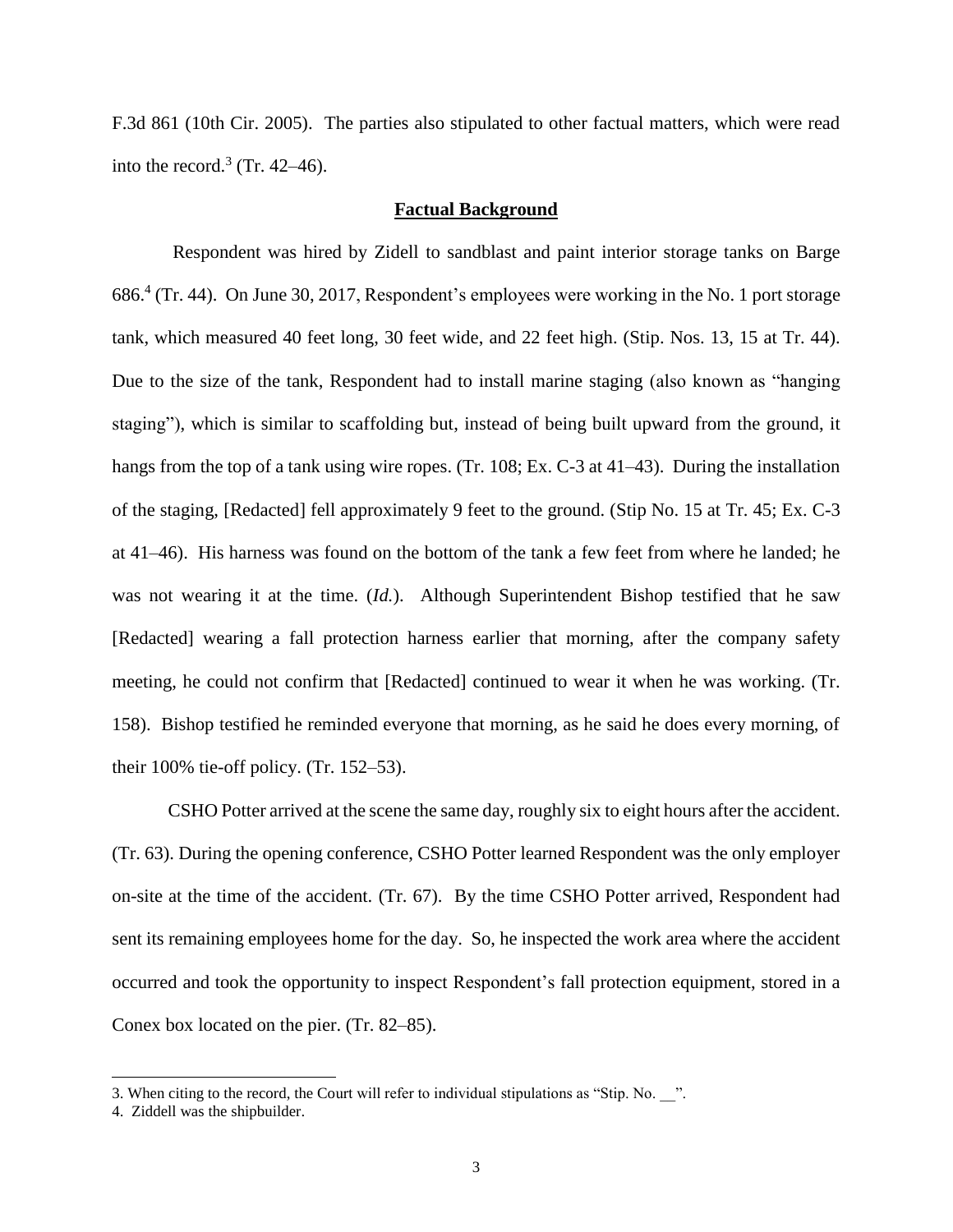CSHO Potter did not actually observe any employees working on staging, or at heights, during any part of his inspection. (Tr. 119–21). His conclusions were based on post-accident observations of the empty tank, and discussions with witnesses. According to CSHO Potter, one of Respondent's employees also provided him with a photograph of two unidentified workers, who appear to be working on elevated staging at some point, without wearing appropriate fall protection. (Tr. 76–78; Ex. C-23 at 74). CSHO Potter was told by the employee who supplied the photo that it was taken approximately one or two weeks before the accident involving [Redacted]. (Tr. 79). However, no one with personal knowledge of the scene depicted in the photograph testified at trial. Therefore, the conditions, time, date, location, names of individuals, or even the employer of the individuals in the photograph could not be properly authenticated. In addition to the photograph, CSHO Potter relied heavily on three unnamed employees who allegedly told him that Respondent required employees to keep a fall protection harness close by, but not necessarily wear it. (Tr. 72). However, a fourth employee, and several members of management, told CSHO Potter that Respondent does enforce the use of fall protection harnesses. CSHO Potter chose to believe the three employees who told him fall protection policies were not enforced. (Tr. 73-74). None of these unidentified employees were called by either party to testify at trial. Complainant's only witnesses were CSHO Potter and Area Director Tipton (who did not visit the jobsite).

Although Respondent stipulated that [Redacted] failed to wear his harness while he was installing marine staging above the threshold height for fall protection, Respondent maintained it had no knowledge, and could not have foreseen, his failure to wear it. In support, Respondent introduced documentation of safety policies, safety training sessions, and weekly safety meetings, to demonstrate that fall protection and their 100% tie-off policy were discussed on a regular basis. (Tr. 163; Ex. R-5, R-7). Further, as mentioned above, Supt. Bishop saw [Redacted] wearing his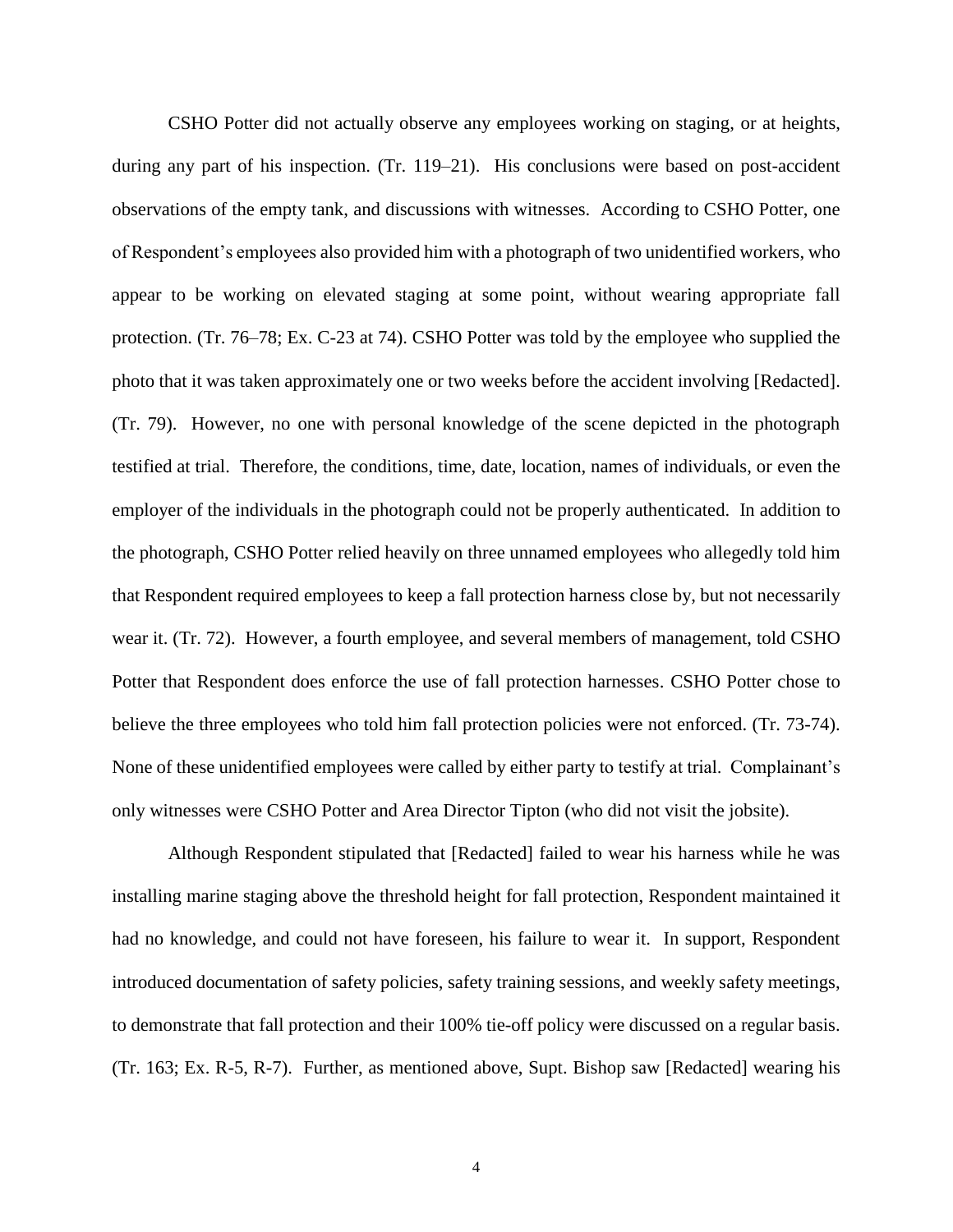harness earlier that day. The Court also notes that Bishop was sent to this worksite before the accident specifically to address and correct some safety concerns raised by Gunderson (the pier facility owner) (Tr. 64, 172–73).

During the OSHA inspection, CSHO Potter also identified what he perceived to be poorly maintained fall protection gear being stored in Respondent's Conex box. Specifically, CSHO Potter identified multiple harnesses and lanyards coated with paint, which he believed could diminish the ability of the equipment to function properly, as well as a harness in a that showed it had already been exposed to an impact load, *i.e.*, fall. (Tr. 83; Ex. C-2 at 56, 63, 64, 65). The harness's "impact indicator tag" was showing.

CSHO Potter concluded that Respondent did not have an adequate program to inspect fall protection gear and ensure it was safe for use. (Tr. 91–92). Although there was no evidence that the paint-splattered harnesses, or the "popped" harness, were actually being used, they were stored in the same location as new fall protection equipment and were readily accessible. (Tr. 84–85). Bishop testified that Respondent provided each employee with their own harness, but confirmed that the harnesses in the Conex box were available to employees for replacement purposes. (Tr. 158).

Finally, CSHO Potter concluded that the lighting inside the barge tank was deficient, which consisted of a combination of headlamps, ambient light from the access point, and string lights. (Stip No. 18; Tr. 103; Ex. C-3 at 39–43). Since CSHO Potter did not observed any employees performing specific work, under specific lighting conditions, his conclusions were based on conversations with unnamed employees telling him that most painting and sandblasting work occurred using headlamps only. (Tr. 103). Supt. Bishop, however, testified that the lighting being used at any given moment depended on what stage in the process employees were in. (Tr. 159–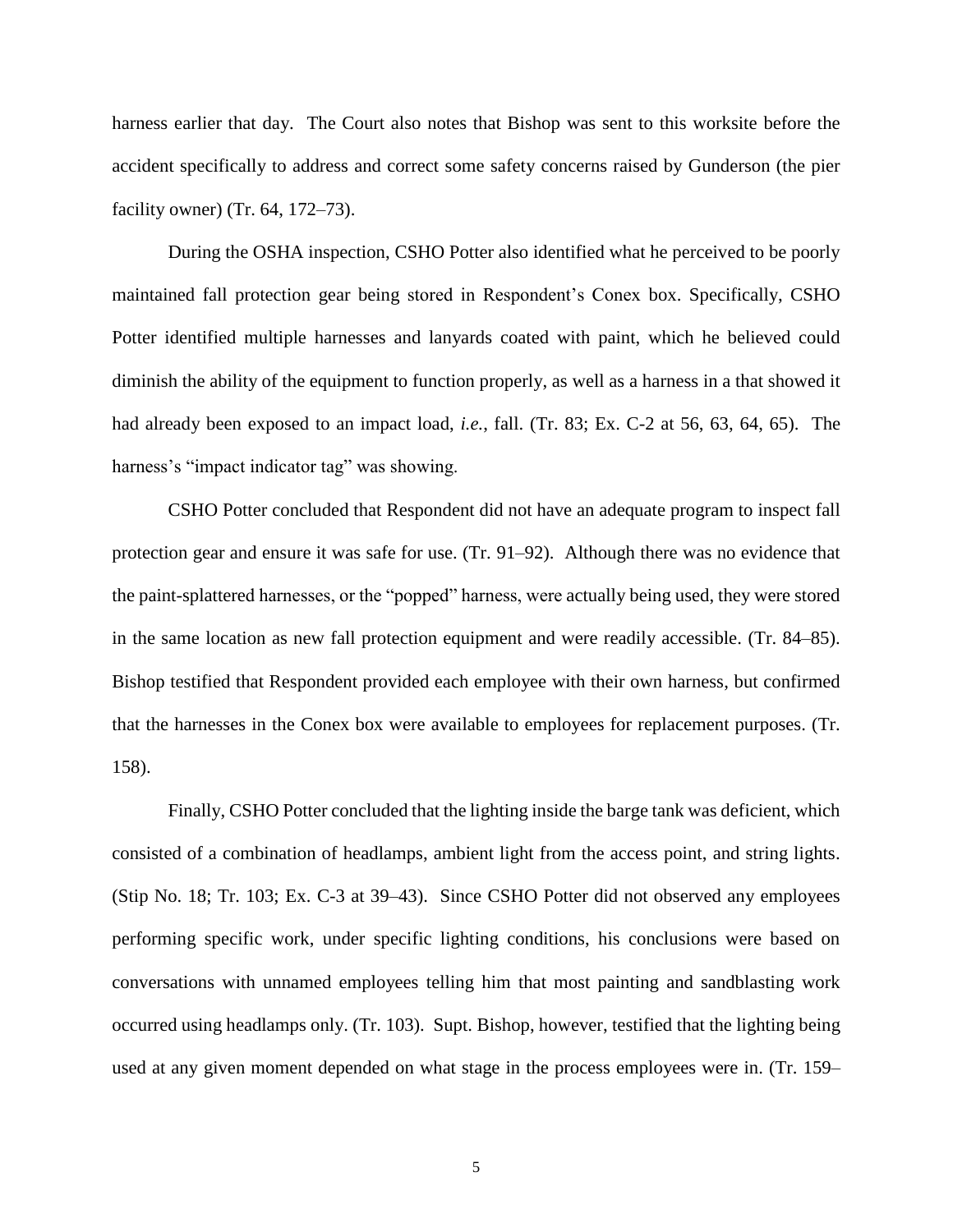61). For example, Respondent substantially relied on headlamps while installing staging because the staging was required to access the tank locations where string lights could be subsequently installed. (Tr. 161). Furthermore, depending on the activity, such as sandblasting or washing, some types of lights would be exposed to potential damage and create an electrical shock hazard if they got wet. (Tr. 159–160). Thus, different steps in the process required different sources/types of illumination at any given moment.

Based on CSHO Potter's observations and conclusions, Complainant issued a *Citation and Notification of Penalty*, with a proposed total penalty of \$12,752. The Court addresses each citation item below.

#### **Discussion**

To establish a violation of an OSHA standard pursuant to  $5(a)(2)$ , Complainant must prove that: (1) the standard applied to the work being performed; (2) the employer failed to comply with the terms of the standard; (3) employees were exposed to the hazard covered by the standard, and (4) the employer had actual or constructive knowledge of the violation (i.e., the employer knew or, with the exercise of reasonable diligence, could have known of the violative condition). *Atlantic Battery Co.*, 16 BNA OSHC 2131, 2138 (No. 90-1747, 1994). Complainant has the burden of establishing each of the foregoing elements by a preponderance of the evidence. *See Hartford Roofing Co.*, 17 BNA OSHC 1361 (No. 92-3855, 1995). "Preponderance of the evidence" has been defined as:

The greater weight of the evidence, not necessarily established by the greater number of witnesses testifying to a fact *but by evidence that has the most convincing force*; superior evidentiary weight that, though not sufficient to free the mind wholly from all reasonable doubt, is still sufficient to incline a fair and impartial mind to one side of the issue rather than the other.

Black's Law Dictionary, "Preponderance of the Evidence" (10th ed. 2014) (emphasis added).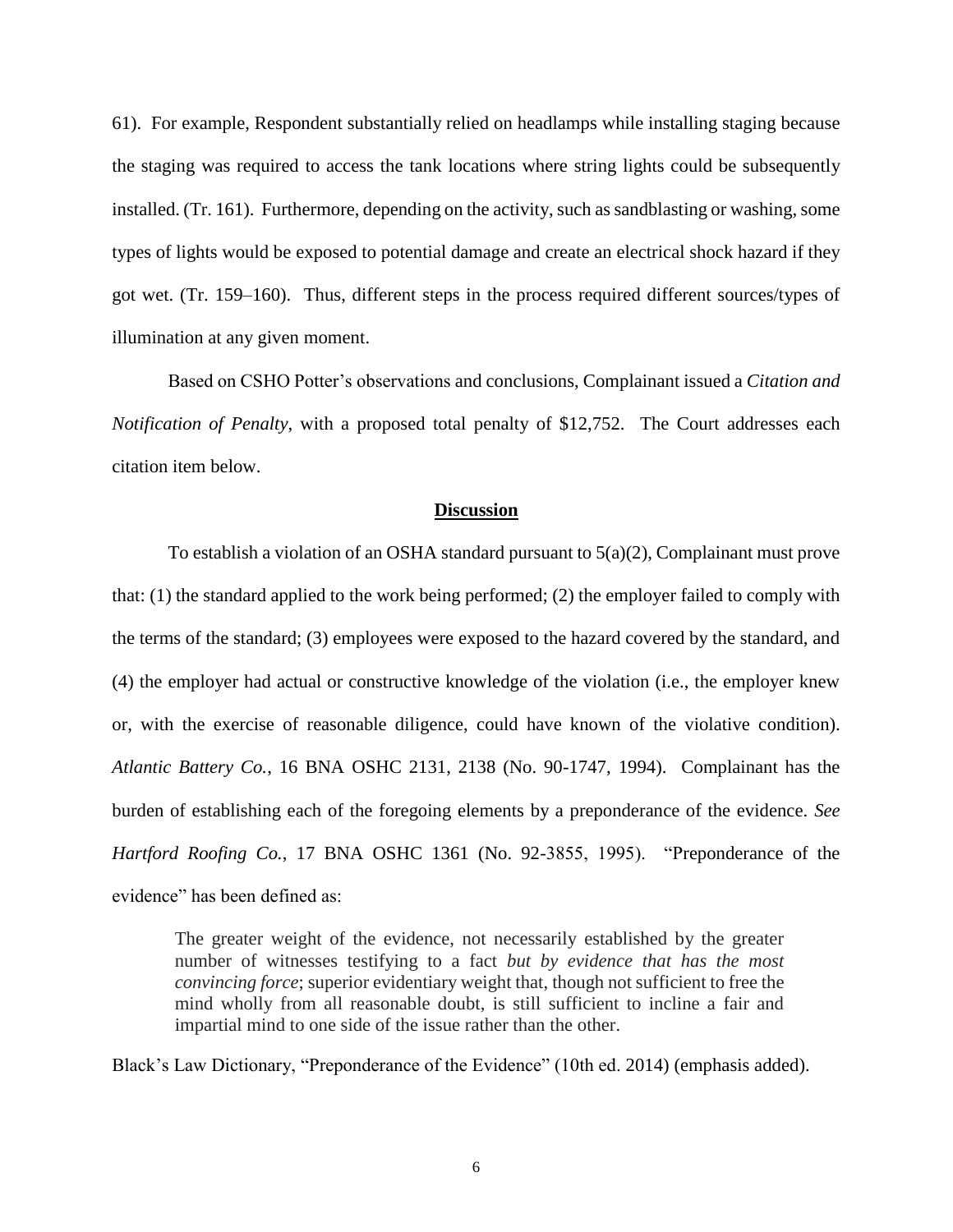This case illustrates the significance of the "preponderance of the evidence" standard, even under the relaxed requirements of Simplified Proceedings pursuant to Subpart M of the Commission Rules. *See* 29 C.F.R. Part 2200, Subpart M. Under Commission Rules for Simplified Proceedings, the Federal Rules of Evidence do not apply as they do in conventional cases. *See id.*  § 2200.200(b)(6). Thus, otherwise inadmissible evidence, such as hearsay, can be introduced in a simplified case. However, though the rules may be more permissive, that does not mean that *any*  evidence the parties offer on a particular point is automatically deemed persuasive or reliable.<sup>5</sup>

# Citation 1, Item  $1<sup>6</sup>$

Complainant alleged a serious violation of the Act in Citation 1, Item 1 as follows:

[29 CFR 1915.152(a): The employer shall provide and shall ensure that each affected employee uses the appropriate personal protective equipment (PPE) . . . , including . . . personal fall protection equipment . . . meeting the applicable provisions of this subpart, wherever employees are exposed to work activity hazards that require the use of PPE.]

(a) HCI Industrial & Marine Coatings Inc. – 4350 NW Front Ave. Portland Or. 97210 – Barge  $686$  – On or about June  $30<sup>th</sup>$ , 2017 and at times prior thereto, the employer did not provide adequate fall protection for employees installing marine hanging staging.

*Citation and Notification of Penalty* at 6.

 $\overline{a}$ 

# The Standard Applies and Was Violated

According to the personal protective equipment standard for shipyard employment, "This

subpart applies to *all work* in shipyard employment regardless of geographic location." 29 C.F.R.

§ 1915.151(a). There is no dispute that Respondent was performing surface preparation and tank

<sup>5.</sup> Judge John Gatto provides a concise discussion of the tension between admissibility and weight in Simplified Proceedings. *See U.S. Utility Contractor Co.*, 25 BNA OSHC 1292, 2014 WL 7644310 at \*6–7 (No. 14-0744, 2014). In summary, live in-person testimony is generally more persuasive than hearsay or double-hearsay.

<sup>6.</sup> As noted above, Citation 1, Item 1 was amended by Complainant upon the filing of the *Complaint*. The narrative of Citation 1, Item 1 in the *Citation and Notification of Penalty* includes the language of the originally cited standard. For clarity, the Court has supplied the language from 1915.152(a).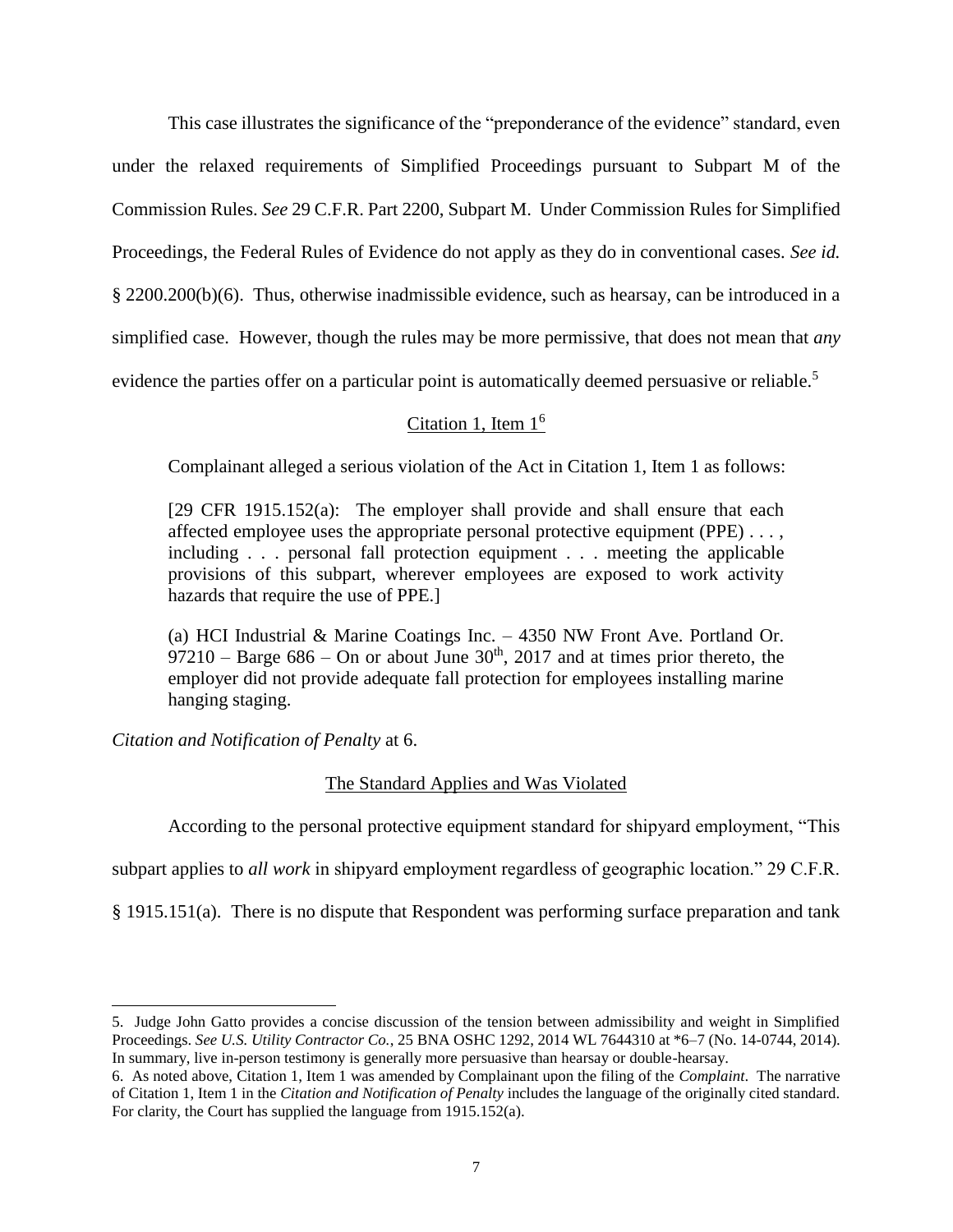lining services on a marine barge. (Stip. No. 10). The Court finds this qualifies as "work in shipyard employment". Thus, the standard applies.

The Court also finds that the terms of the standard were violated. According to its terms, the standard requires Respondent to both provide and ensure the use of fall protection equipment when its employees are exposed to hazards requiring the same. *Id.* § 1915.152(a).<sup>7</sup> At the time of his injury, [Redacted] was working on a platform located roughly 9 feet above the lower deck and was not wearing fall protection. (Stip. No. 15 at Tr. 45).

### Respondent's Employee Was Exposed to the Hazard

To establish exposure under Commission precedent, the Secretary must show Respondent's employees were actually exposed to the violative condition or that it was "reasonably predictable by operational necessity or otherwise (including inadvertence), that employees have been, are, or will be in the zone of danger." *Fabricated Metal Prods.*, 18 BNA OSHC 1072, 1074 (No. 93-1853, 1997). *See Oberdorfer Industries, Inc.*, 20 BNA OSHC 1321 ("The zone of danger is determined by the hazards presented by the violative condition that presents the danger to employees which the standard is designed to prevent."). [Redacted] was working on a platform 9 feet above the next lower level without wearing any fall protection. This exposed [Redacted] to a fall hazard that, unfortunately, came to fruition. Complainant established employee exposure.

#### Complainant Failed to Establish Employer Knowledge

To prove this element, Complainant must show Respondent knew or, with the exercise of reasonable diligence, could have known of the violation. *Dun-Par Engineered Form Co.*, 12 BNA OSHC 1962, 1965 (No. 82-928, 1986). The key is whether Respondent was aware of the

 $\overline{a}$ 

<sup>7</sup> 29 C.F.R. § 1915.159(b)(7) provides that personal fall arrest systems for shipyard employees must protect against free fall distances of 6 feet or more.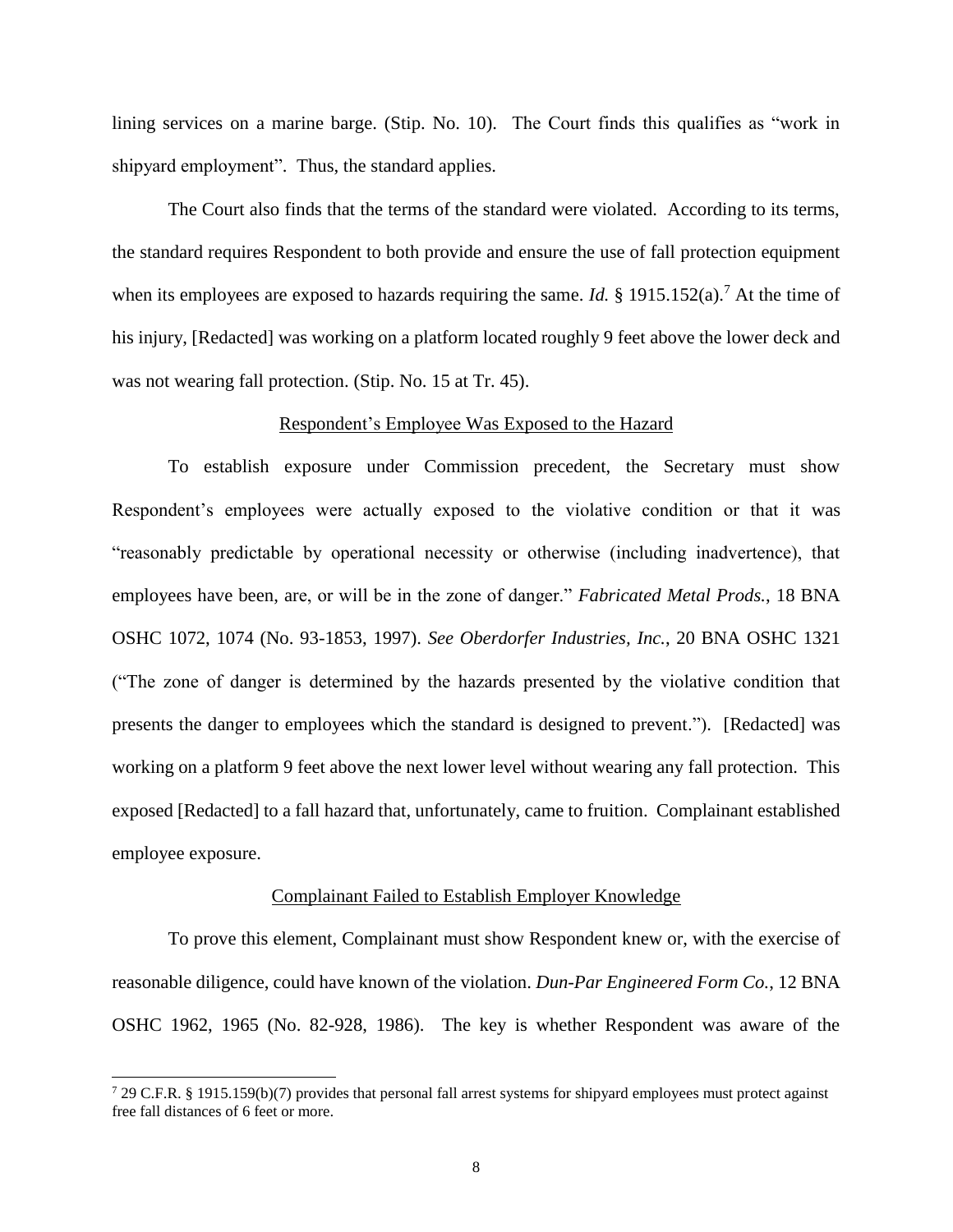conditions constituting a violation, not whether it understood the conditions violated the Act. *Phoenix Roofing, Inc.*, 17 BNA OSHC 1076, 1079–80 (No. 90-2148, 1995). Complainant can prove knowledge of a corporate employer through the knowledge, actual or constructive, of its supervisory employees. *Dover Elevator Co.*, 16 BNA OSHC 1281, 1286 (No. 91-862, 1993). If a supervisor is, or should be, aware of the noncomplying conduct of a subordinate, it is reasonable to charge the employer with that knowledge. *See Mountain States Tel. & Tel. Co. v. OSHRC*, 623 F.2d 155, 158 (10th Cir. 1980).

Complainant's theory of knowledge is premised, in large part, on two types of evidence: (1) testimony from CSHO Potter regarding what he says he was told by unnamed employees and managers, and (2) an unauthenticated photograph of two unidentified individuals who were working on hanging marine staging without any apparent form of fall protection at an unknown time and unknown location. The Court is not persuaded by this type of unreliable evidence.

The Court finds that CSHO Potter's testimony about Respondent's practices regarding fall protection were based on selective acceptance of unnamed, non-testifying employees' hearsay statements who told him fall protection was not enforced; rejection of an unnamed, non-testifying employee and supervisor hearsay statements who told him fall protection was enforced; and an unreliable photograph provided to him by an unnamed, non-testifying employee of unidentified workers at an unidentified location, on an unknown date. Although hearsay, and in this case double-hearsay, may be admissible in *Simplified Proceedings*, it is not automatically persuasive or reliable. Not one of these employees, whose out-of-court statements were offered as affirmative evidence that Respondent failed to enforce fall protection rules, and therefore, should have known [Redacted] was working without wearing his harness, testified at trial or was otherwise available for cross-examination by Respondent.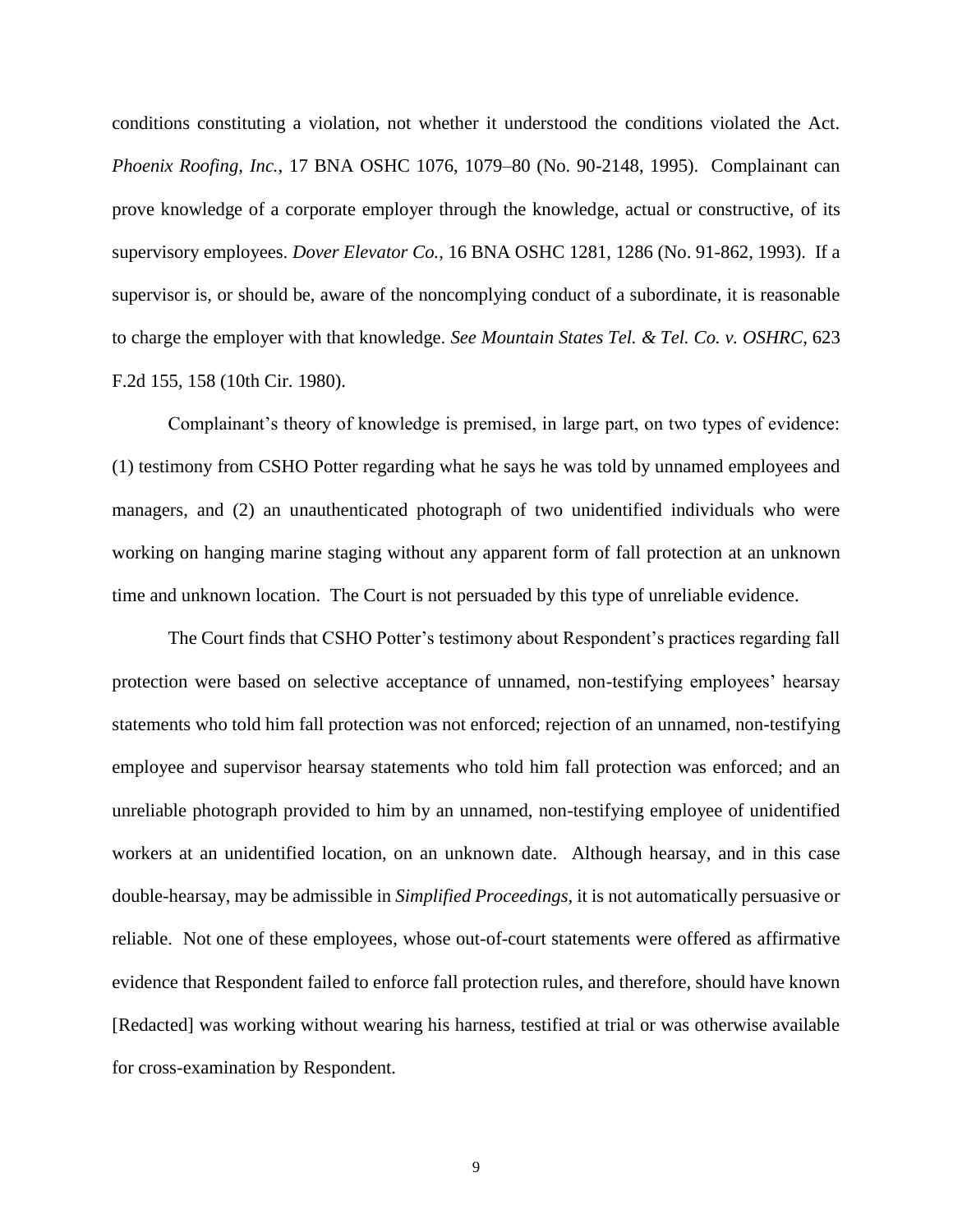Conversely, Respondent presented actual in-person, live testimony from Fong (one of Respondent's supervisors present on this job) and Bishop (superintendent and safety manager present on this job). They testified about their actual and direct knowledge of worksite conditions, employee activities, Respondent's safety policies, and fall protection training and enforcement. Bishop testified, without contradiction, that he personally observed [Redacted] wearing his harness as he left the morning safety meeting, during which Bishop specifically discussed fall protection requirements. (Tr. 155–156). According to Bishop, employees were provided with daily instructions to wear their harness inside the tanks at all times and to tie-off when exposed to a fall hazard on the upper portions of the staging. (Tr. 156). Records and testimony illustrate that these instructions were also given on a weekly basis and as the needs of a particular project called for it. (Tr. 199; Ex. R-7). Providing further evidence of attempts to prevent falls, Bishop pointed out that the barge's storage tanks themselves were equipped with signs specifically requiring the use of fall protection upon entry. (Tr. 168; Ex. R-12). Bishop acknowledged that some employees occasionally attempt to skirt the rules when no one was watching. This is less an indictment of the quality of Respondent's program, and more a lamentation about the inability to be everywhere at one time on a worksite, with multiple projects occurring simultaneously, and using employees that were chosen for them by the local union. (Tr. 165, 173–74). The Court finds that Respondent's records and the testimony of Bishop and Fong, establish that Respondent regularly discussed fall protection at its safety meetings and conducted inspections of the worksite to ensure fall protection was being used. This evidence weighs more heavily than Complainant's hearsay and doublehearsay unidentified employee comments, which by CSHO Potter's own admission, sometimes contradicted one another.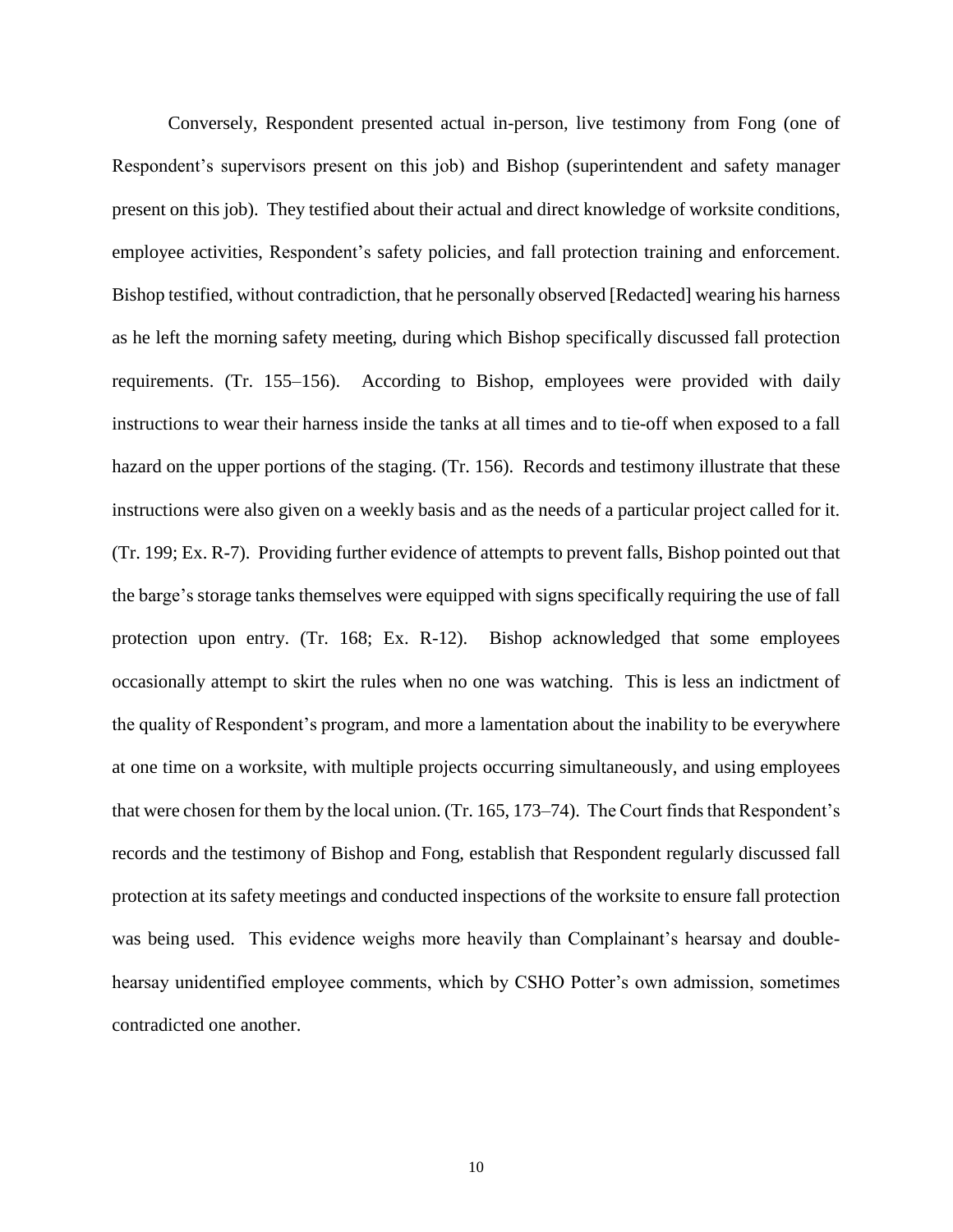As for the photograph that was given to CSHO Potter by one of Respondent's unidentified employees, the Court has grave concerns about its reliability. First, Complainant asserts in a posttrial brief footnote, without any support in the record, that the individuals in the photograph are [Redacted] and Dustin Colby, an employee and foreman, respectively. *Sec'y Post-Trial Br.* at 8 n.2. This identification never occurred on the record. Indeed, Colby's name was mentioned very sparingly. First, Cornelius referred to Dustin Colby as "an HCI employee" when identifying him as a potential witness. (Tr. 8). Colby is referred to in Stipulation No. 12 as one of "HCI's employees on the jobsite". (Tr. 44). Third, Colby was identified as an individual with whom CSHO Potter discussed lighting. (Tr. 113). Contrary to Complainant's representation, Mr. Colby was not listed as a competent person in Stipulation No. 11. Further, while Mr. Fong identified a "Dustin" as a foreman, Stipulation No. 12 identifies two different Dustins that were on the jobsite during the course of CSHO Potter's inspection. (Tr. 44, 192–93). Put simply, the Court does not have adequate, competent evidence to conclude that the individuals in the picture in Exhibit C-2 at 74 were [Redacted] and Colby, nor was there any foundation as to where or when the photograph was taken by the unnamed employee who purportedly gave it to CSHO Potter. Simply too much is unknown about this photograph to make it a reliable indicator that Respondent knew or could have known of a violation of 1915.152(a) on June 30, 2017.

Complainant's presentation of evidence failed to show Respondent knew or could have known of the fall protection violation alleged in Citation 1, Item 1. Nearly all of Complainant's substantive evidence on the issue of knowledge is vague hearsay or double hearsay from unnamed sources. Respondent, on the other hand, introduced direct, uncontradicted testimony from two supervisors who actually worked at this jobsite, which the Court found much more persuasive and reliable. Accordingly, Citation 1, Item 1 will be VACATED.

11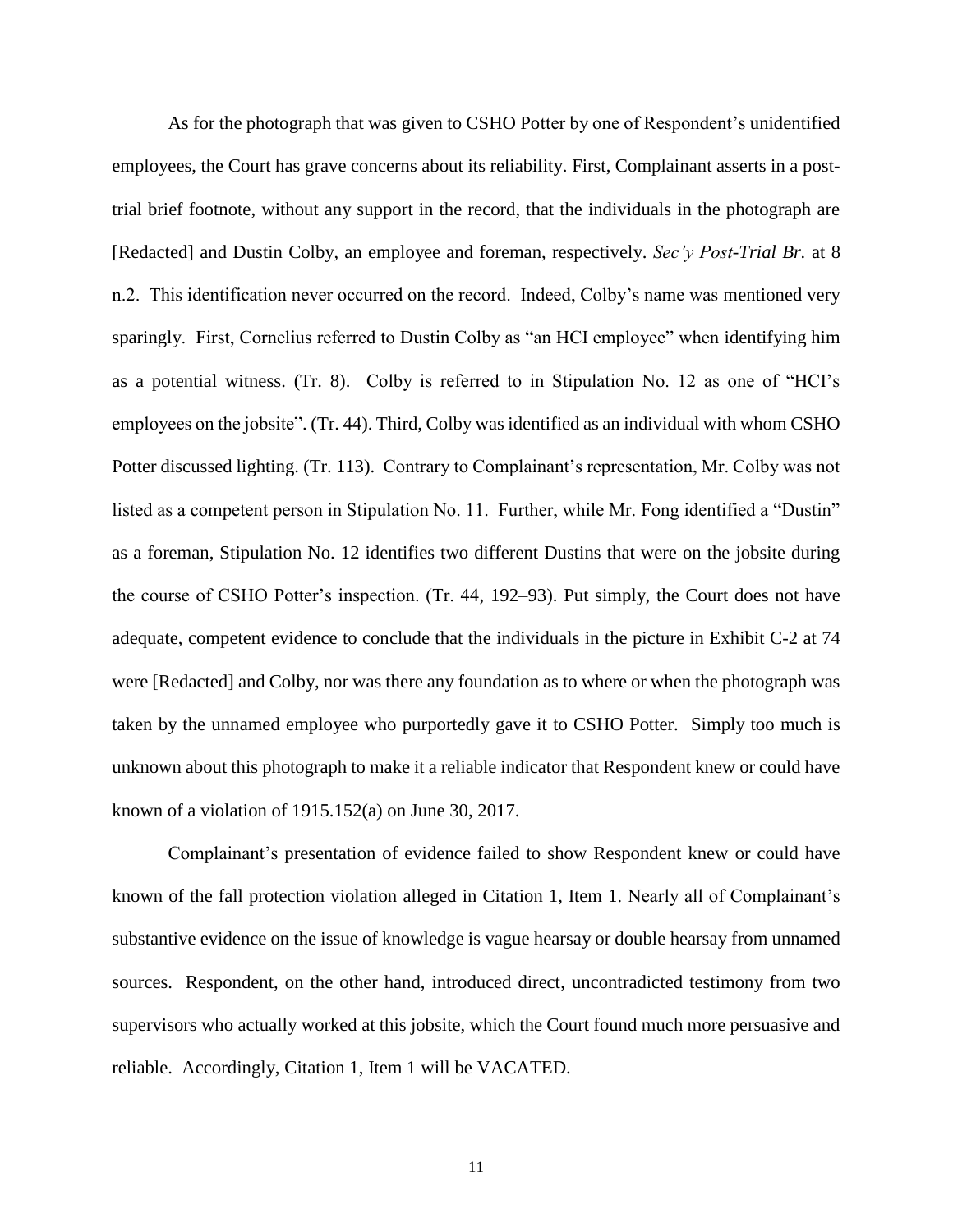### Citation 1, Item 2a

Complainant alleged a serious violation of the Act in Citation 1, Item 2a as follows:

29 CFR 1915.159(c)(4): Lifelines and lanyards were not protected against cuts, abrasions, burns from hot work operations and deterioration by acids, solvents, and other chemicals.

(a) HCI Industrial & Marine Coatings Inc. – 4350 NW Front Ave. Portland Or. 97210 – Barge  $686$  – On or about June  $30<sup>th</sup>$ , 2017 and at times prior thereto, the CSHO observed several components of personal fall arrest systems that were covered in paint.

*Citation and Notification of Penalty* at 7.

 $\overline{a}$ 

### Complainant Failed to Prove a Violation of the Standard

The standard cited in Citation 1, Item 2a applied per 29 C.F.R. § 1915.151(a).<sup>8</sup> Complainant failed to prove, however, that the terms of the standard were violated. The standard requires that fall protection equipment be protected from cuts, abrasions, burns, and deterioration. 29 C.F.R. § 1915.159(c)(4). Complainant does not assert in this case that the harnesses CSHO Potter found in the Conex box were exposed to cuts, abrasions, or burns; instead, he claims Respondent failed to protect the fall protection equipment from deterioration due to chemical exposure. Specifically, CSHO Potter testified that some harnesses and lanyards were covered with paint and, therefore, would not arrest a fall properly when exposed to an impact load.

The Court does not question CSHO Potter's conclusion that some of the harnesses had paint on them and, indeed, looked more used than other newer harnesses that were available in the Conex box . (Tr. 83; Ex. C-3 at 56). However, the Court is not convinced the presence of paint on a harness, alone, constitutes a violation of the 29 C.F.R. § 1915.159(c)(4). CSHO Potter did not testify as to how the paint on the harnesses resulted in deterioration, per the terms of the standard. His non-expert opinion that "when they're covered in paint and stiff and hard like this, the

<sup>8.</sup> The standard applies for the same reasons supplied in the Court's discussion of Citation 1, Item 1, *supra*.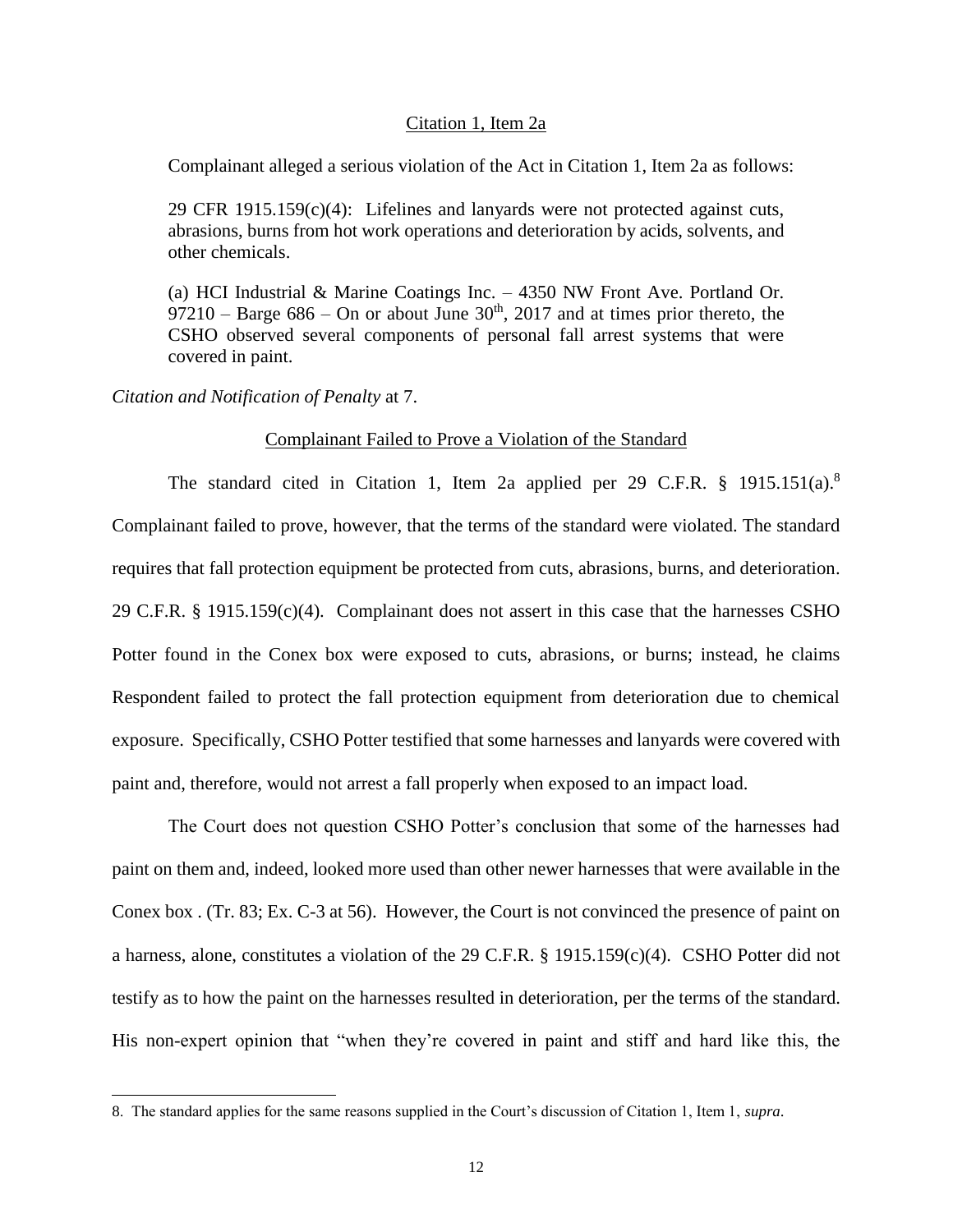likelihood that it's going to arrest the fall in less than 1800 pounds is – is low" was not otherwise supported by the record. Other than the presence of paint, there was nothing to suggest the harnesses in question were deficient, and no evidence was introduced to illustrate the effect of paint, as a "chemical", on the structural integrity of the harness components. Surprisingly, CSHO Potter testified that the harness found on the bottom of the tank next to [Redacted], in C-3 at 57, although covered in some paint, oil, and dirt, was otherwise compliant with 29 C.F.R. §  $1915.159(c)(4)$ , whereas the harness found in the Conex was not. (Tr. 87; Exs. C-3 at 56 & 57). One simply appears to have more paint and dirt on it than the other. There was no reliable explanation as to why or how one harness was acceptable to use, and the other was not.

Without evidence that the harness/PFAS in question had actually deteriorated or were otherwise damaged per the terms of the standard, the Court cannot conclude the cited standard was violated. Accordingly, Citation 1, Item 2a will be VACATED.

# Citation 1, Item 2b

Complainant alleged a serious violation of the Act in Citation 1, Item 2b as follows:

29 CFR  $1915.159(c)(5)$ : Personal fall arrest systems were not inspected prior to each use for mildew, wear, damage, and other deterioration. Defective components were not removed from service.

(a) HCI Industrial & Marine Coatings Inc. – 4350 NW Front Ave. Portland Or. 97210 – Barge 686 – On or about June  $30<sup>th</sup>$ , 2017 and at times prior thereto, the CSHO observed several harnesses, lanyards, and anchorage connectors that were coated with paint and had many other indicators of wear and damage, including frayed stitching.

*Citation and Notification of Penalty* at 8.

# Citation 1, Item 2c

Complainant alleged a serious violation of the Act in Citation 1, Item 2c as follows:

29 CFR 1915.159(c)(6): Personal fall arrest systems and components subjected to impact loading were not immediately removed from service.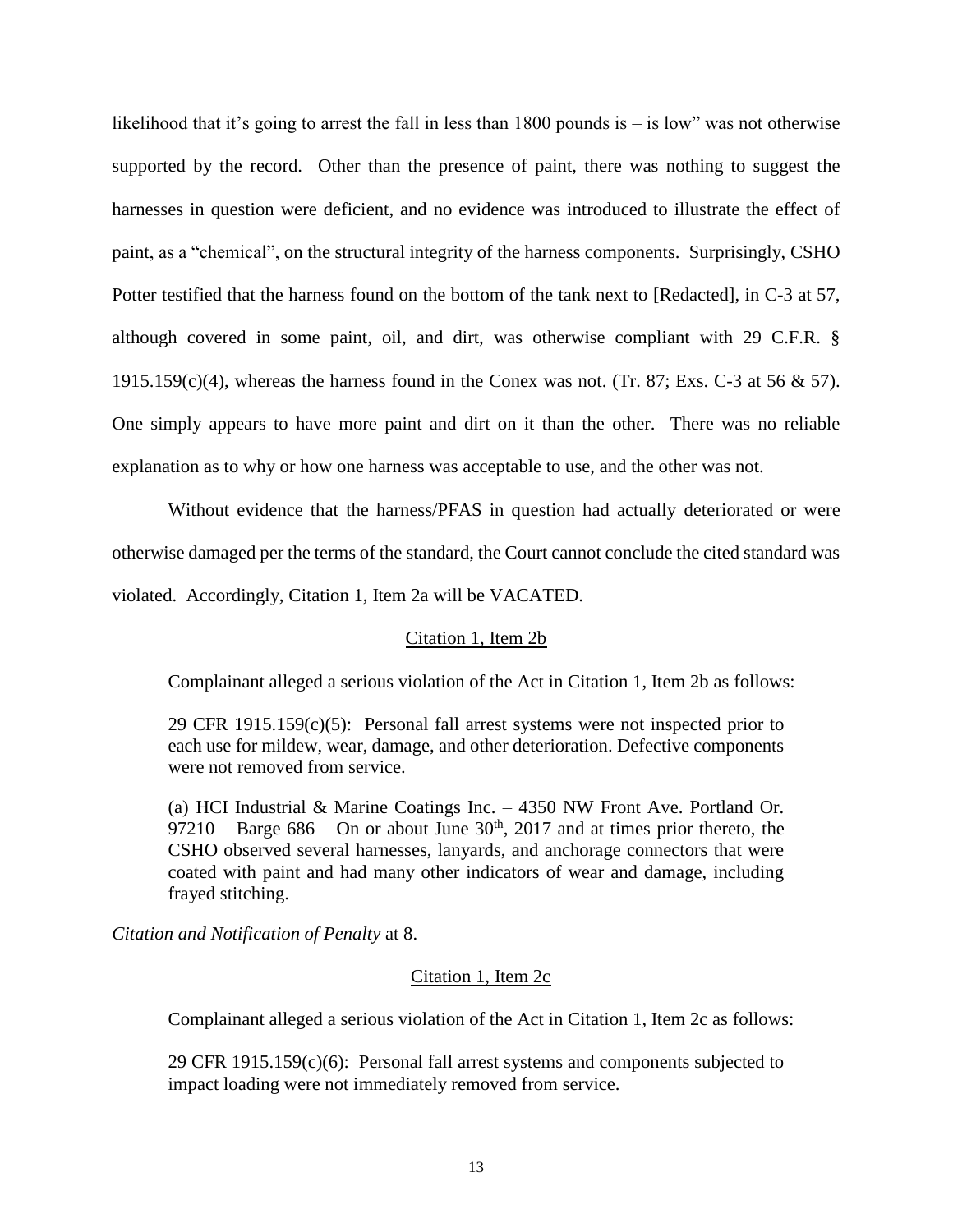(a) HCI Industrial & Marine Coatings Inc. – 4350 NW Front Ave. Portland Or.  $97210$  – Barge 686 – On or about June 30<sup>th</sup>, 2017 and at times prior thereto, the CSHO observed a personal fall arrest harness with a load impact indicator that had been activated.

*Citation and Notification of Penalty* at 9.

#### The Standards Apply and Were Violated

There is a fair amount of overlap between Citation 1, Items 2b and 2c, which is why Complainant grouped them together (along with 2a) for penalty purposes. For the same reasons, and to avoid unnecessary repetition, the Court shall address both violations simultaneously.

As expressed above with respect to the previous two citation items, the Court finds the cited standards in Citation 1, Items 2b and 2c apply. Further, the Court also finds the terms of the respective standards were violated. During cross-examination, Bishop stated, "Well, if I'd seen those in the Conex box, of course I could look at them and take care of them. But my – my specific thing was to make sure that the guys were being safe out on the job." (Tr. 178). Subsequently, Bishop rather forthrightly admitted, "I didn't inspect them." (Tr. 179). This admission is sufficiently clear to establish, at the very least, that Respondent did not perform inspections of the fall protection equipment prior to each use. Accordingly, the Court finds Respondent violated the terms of 29 C.F.R. § 1915.159(c)(5).

For similar reasons, the Court also finds Respondent violated 29 C.F.R. § 1915.159(c)(6). The standard requires fall arrest systems and equipment subject to impact loading to be removed from service. During his inspection of the Conex, CSHO Potter found a harness with an exposed tag indicating that the fall arrest system had been subject to an impact load and needed to be removed from service. (Stip. No. 16 at 45–46; Ex. C-3 at 65–66). It was stored in the Conex box, along with other employee-accessible harnesses and equipment. Accordingly, the Court finds the terms of  $1915.159(c)(6)$  were violated.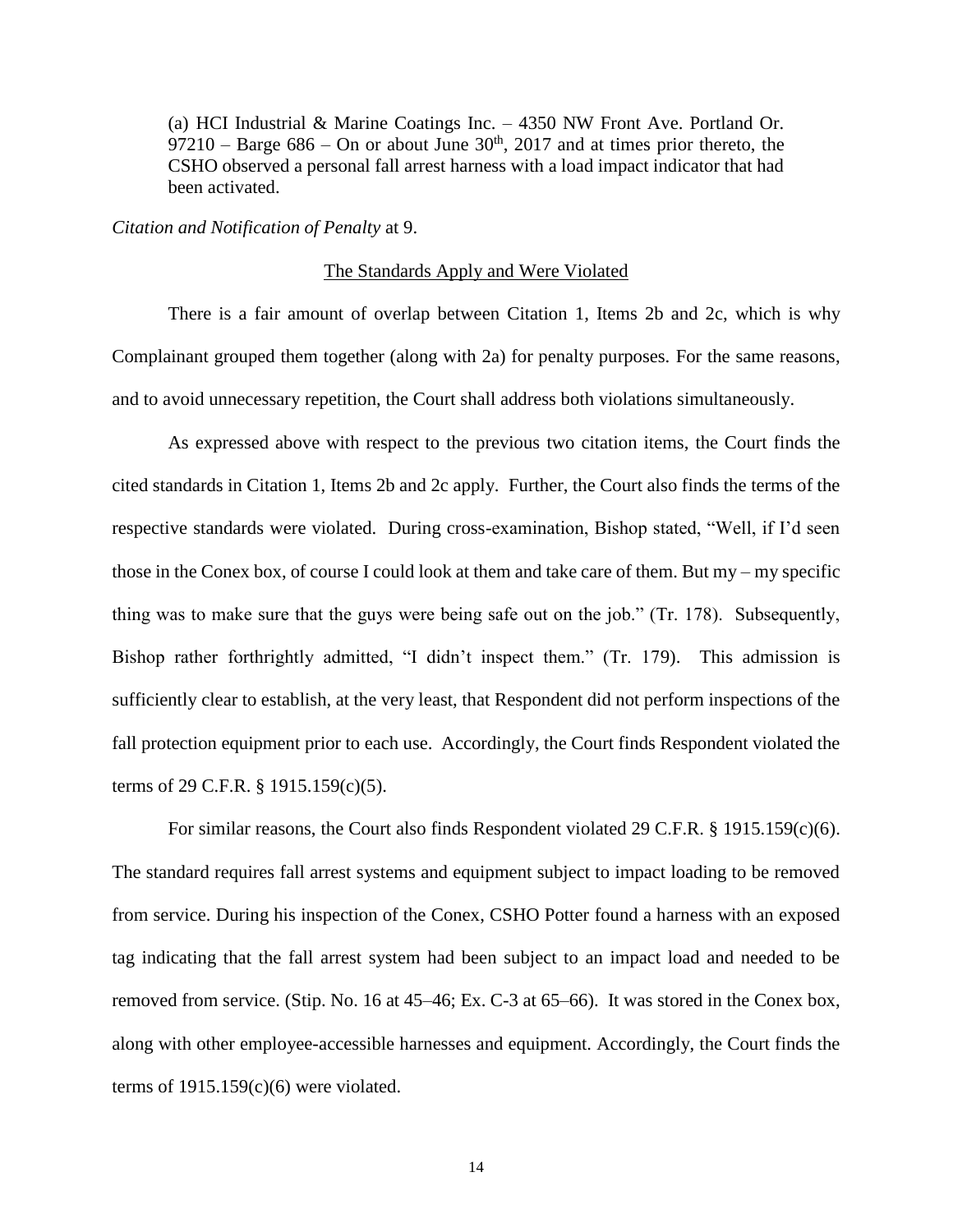#### Respondent's Employees Were Exposed to a Hazard

As noted above, to prove exposure the Secretary must show Respondent's employees were actually exposed to the violative condition or that it was "reasonably predictable by operational necessity or otherwise (including inadvertence), that employees have been, are, or will be in the zone of danger." *Fabricated Metal Prods.*, *supra*. In the case of defective equipment, access to a hazard is considered reasonably predictable where such equipment is "available for use." *Dover Elevator Co.*, *supra*.

According to Bishop, Respondent's employees met at the Conex box every morning before work started. (Tr. 180). They would have morning briefings, conduct safety talks, and collect gear/equipment from the Conex. (Tr. 180). Although Respondent argues only management had access to the Conex box, the testimony and evidence presented at trial suggests otherwise. *Resp't Post-Trial Br.* at 4. For example, in response to questions about why the harness/PFAS with a "popped" impact load tag was not removed from service or destroyed, Bishop testified, "[S]omeone probably went in there and got a new harness, threw that one on the floor, or he maybe even hung it up, and didn't tell anybody." (Tr. 169). Bishop also acknowledged employee access, "I suppose somebody could go in there and grab them." (Tr. 179). CSHO Potter also testified that employees told him they had to get to work early to get the best equipment out of the Conex. (Tr. 75). At the very least, this suggests that access to the Conex was not as restricted as Respondent argues.

Respondent's failure to conduct inspections and remove defective/unusable equipment subjected its employees to the possibility of being exposed to a fall hazard. *See, e.g., R.B. Thomas Electric, Inc.*, 19 BNA OSHC 1785 (No. 00-2333, 2001) (ALJ) (holding employer's failure to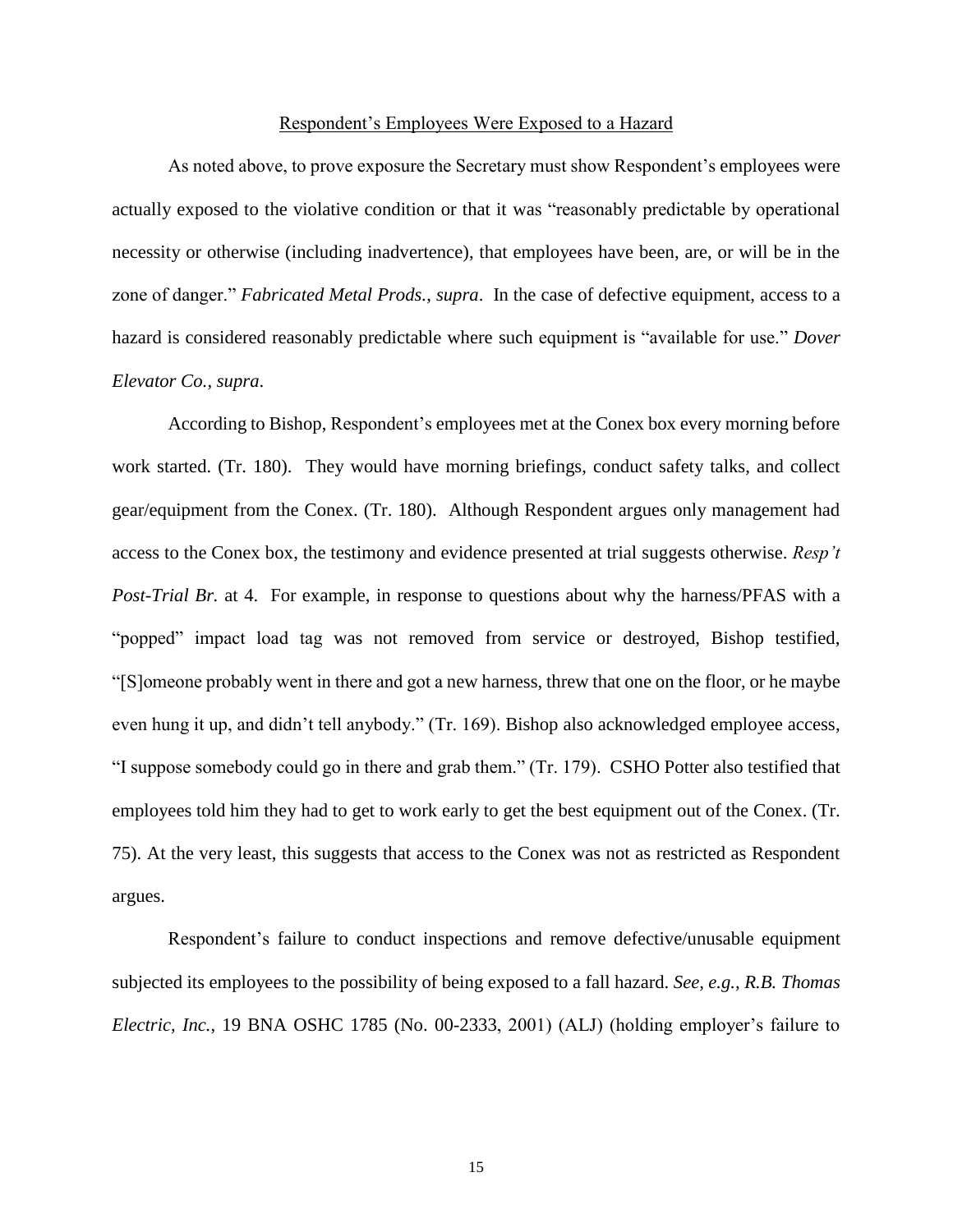inspect worksites and provide training exposed an employee to a 15- to 20-foot fall). Complainant established employee exposure to a hazard in both Items 2b and 2c.

### Respondent Had Knowledge of the Violations

Typically, the failure to conduct required inspections, of itself, is sufficient to find an employer has constructive knowledge of a violation. *See Pride Oil Well Service*, 15 BNA OSHC 1809, 1814 (No. 87-692, 1992) (reasonable diligence includes, amongst other things, an obligation to inspect the work area). Bishop, Respondent's site superintendent, readily admitted he did not perform inspections of the fall protection equipment, and Respondent did not put forth evidence that any other employees performed such inspections. As noted by Bishop, daily meetings were held at the Conex box, and the equipment inside of it was accessed every day. (Tr. 152, 158, 178). Thus, not only did Respondent have a regular opportunity to perform such inspections, but it also had a compelling reason to perform them. Second, not only does the cited standard require regular, pre-work inspections of fall protection equipment, but Respondent's own safety checklist for marine hanging staging requires the same. The checklist inquires,<sup>9</sup> "Is each person equipped with and wearing a safety harness and an independently hung safety line that is in good condition and free of defects?" (Ex. R-14 at 15).

Along similar lines, the Commission found constructive knowledge when a construction site superintendent failed to "take steps to verify the safe condition of equipment" prior to allowing its use. *See Summit Contractors, Inc.*, 23 BNA OSHC 1196 (No. 05-0839, 2010). Because reasonable diligence requires an employer to "inspect the work area, anticipate hazards to which employees may be exposed, and take measures to prevent the occurrence of violations", the Commission found the superintendent's failure to inspect newly purchased equipment for GFCI

 $\overline{a}$ 

<sup>9.</sup> The checklist is an appended attachment to the section on Marine Hanging Staging within Respondent's Safety Manual. (Ex. R-14).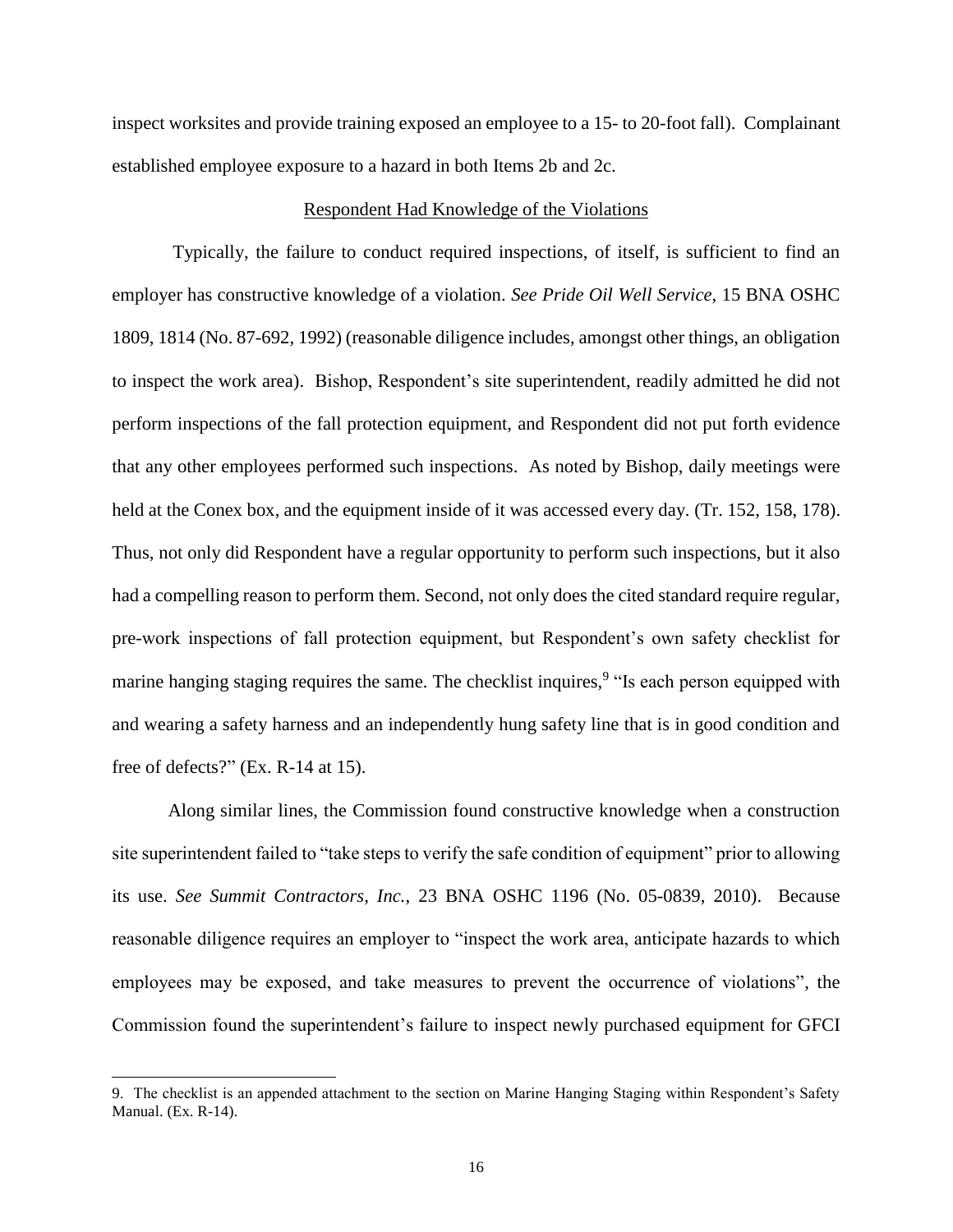did not meet that standard. *Id.* Accordingly, the Court found the superintendent had constructive knowledge of the violation, which was imputable to the employer based on his position as a supervisor. *Id.* (citing *N & N Contractors, Inc.*, 18 BNA OSHC 2121, 2123 (No. 96-0606, 2000)). Similarly, this Court finds Bishop's failure to conduct any inspections of the fall protection equipment constitutes constructive knowledge of both Items 2b and 2c. Bishop was aware that he was not performing (or delegating the performance of) required inspections of fall protection equipment under  $1915.159(c)(5)$ , and his failure to do so allowed defective and questionable equipment (at least one harness previously exposed to an impact load) to be available for use in violation of 1915.159(c)(6). Given Bishop's position as site superintendent, the Court finds his knowledge is properly imputable to Respondent.

### The Violations Were Serious

A violation is "serious" if there was a substantial probability that death or serious physical harm could have resulted from the violative condition. 29 U.S.C. § 666(k). Complainant need not show that there was a substantial probability that an accident would actually occur; he need only show that if an accident occurred, serious physical harm could result. *Phelps Dodge Corp. v. OSHRC*, 725 F.2d 1237, 1240 (9th Cir. 1984). If the possible injury addressed by a regulation is death or serious physical harm, a violation of the regulation is serious. *Mosser Construction*, 23 BNA OSHC 1044 (No. 08-0631, 2010); *Dec-Tam Corp*., 15 BNA OSHC 2072 (No. 88-0523, 1993).

According to the parties' stipulations, Respondent's employees worked on suspended platforms that were between 9 and 15 feet above the ground during the Barge 686 project. (Stip. No. 14 at Tr. 45). A fall from such heights could result in contusions, broken bones, or, as occurred in this case, a disabling injury. (Tr. 45, 146). Respondent's failure to ensure that fall protection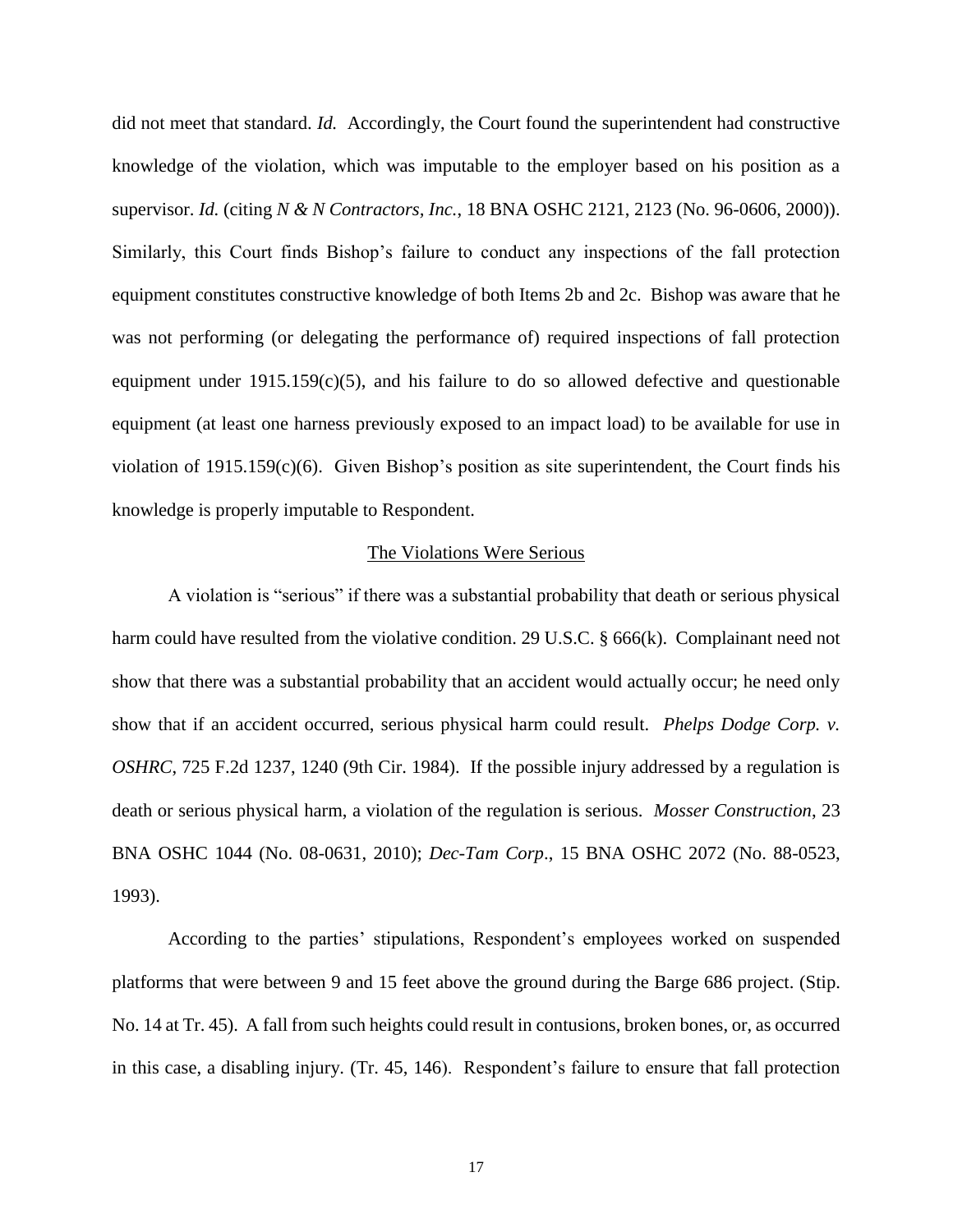equipment was being regularly inspected, and defective equipment/unusable equipment was not immediately removed from service, exposed its employees to a real possibility of serious injury or death. An employee, or even a manager, could conceivably grab the harness that had already been exposed to a fall and proceed to get onto suspended marine staging not knowing that his equipment was defective/unusable. These are not a mere paperwork errors, but rather failures which exposed employees to a substantial fall hazard that could result in serious bodily injury or death. The violations were serious.

Accordingly, Citation 1, Items 2b and 2c will be AFFIRMED.

# Citation 2, Item 2

Complainant alleged an other-than-serious violation of the Act in Citation 2, Item 2 as

follows:

29 CFR 1915.82 $(a)(1)$ : The employer did not ensure that each work area and walkway was adequately lighted whenever an employee is present.

(a) HCI Industrial & Marine Coatings Inc. – 4350 NW Front Ave. Portland Or. 97210 – Barge  $686$  – On or about June  $30<sup>th</sup>$ , 2017 and at times prior thereto, the employer provided headlamps to employees as their only means of illumination in the #1 port storage tank.

\*note: OSHA FactSheet: Emergency or portable lights do not fall within the temporary lighting category and are not required to meet similar lighting levels. However, such lights are only intended for short-term use, such as evacuating a space, and must not be used to perform work tasks unless it is in addition to the already existing lighting.

*Citation and Notification of Penalty* at 11.

# Complainant Failed to Prove a Violation of the Standard

There was a fair amount of conflicting and confusing evidence introduced on the issue of

whether adequate lighting existed within the storage tank during the installation of the marine hanging staging. As with Citation 1, Item 1, though, Complainant overstated the parties'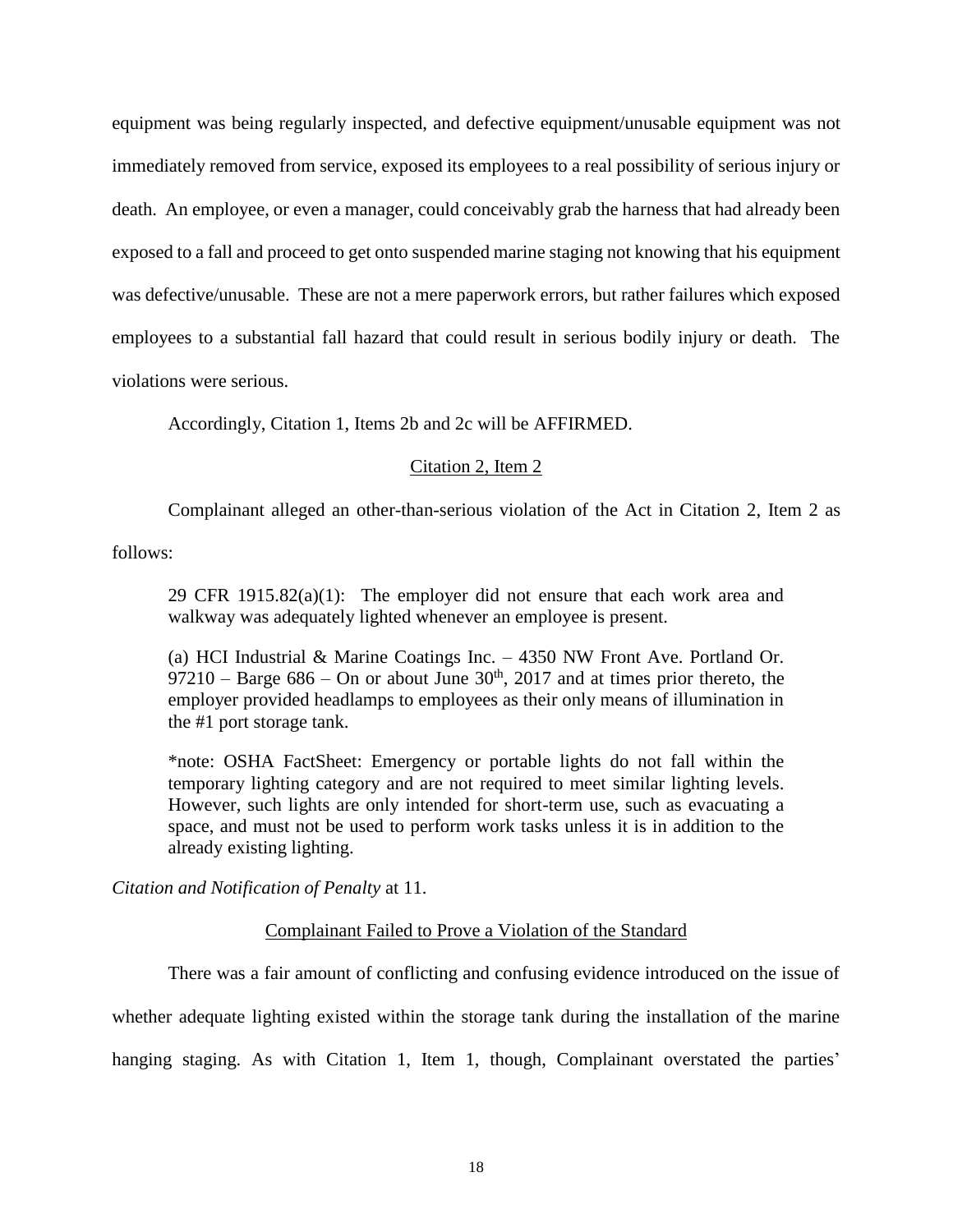stipulations, placed substantial emphasis on hearsay and double-hearsay evidence, and failed to present sufficient evidence to sustain a violation of the standard.

First, Complainant submits that the parties stipulated that the only light available to employees was from their headlamps and the ambient light from the manhole/access point. *Sec'y Post-Trial Br.* at 16. The stipulation actually states, "HCI begins the staging under the manhole/access point and uses the ambient light from the manhole/access point." (Stip. No. 18 at Tr. 46). In other words, while this might be how the process begins, there was ample testimony from individuals who actually worked at this jobsite to establish that headlamps were not the sole source of illumination during the tank re-lining process.

Second, CSHO Potter testified he was told by several unnamed employees that they work using headlamp light only. (Tr. 101–103, 114). Depending on the stage of the process, this may have been the case for some periods of time. However, Bishop testified, without contradiction, that headlamps and ambient light from the access point were typically the only sources of illumination at early stages of work in a tank, until the hanging staging could be built to allow access to the points where string lights were installed. (Tr. 160–61). Otherwise, Bishop testified, the amount and type of lighting used for particular employees at particular locations was dependent upon the activity. When power washing a tank, for example, string lights are unplugged because of electrical shock hazards. When sandblasting, string lights are removed because they would be damaged; instead, lights were attached at the end of the sandblasting hoses to provide adequate illumination. Finally, when painting, explosion-proof lights were installed. (Tr. 159–60). The Court credits Bishop's uncontroverted testimony on this issue over CSHO Potter's hearsay and double-hearsay testimony from unknown sources. Additionally, the Court notes again that CSHO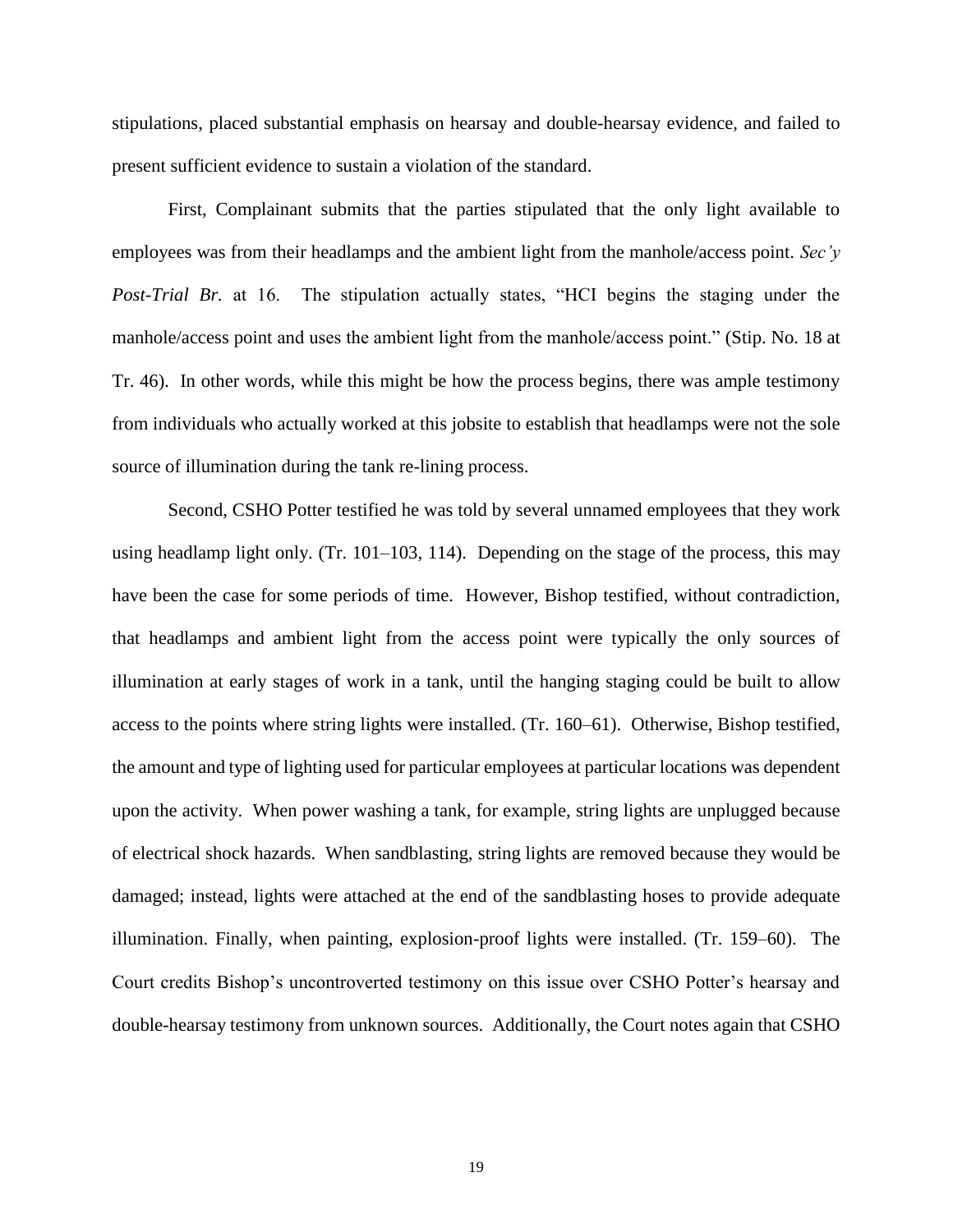Potter did not observe employees performing any work in the tank, under any particular lighting conditions.

According to the cited standard, an employer is required to ensure a work area is "adequately lighted". 29 C.F.R.  $\S$  1915.82(a)(1). The question of whether a particular work area had adequate light is not relegated to the opinion of the CSHO; rather, it is a two-part question: (1) where was the work taking place? and (2) did the lighting provided meet the requirements of that particular location? *See id.* § 1915.82, Tbl. F-1. The reference table provided for the cited standard indicates that, depending on the area where work is being performed, a certain minimum light intensity is required. *Id.* In that respect, Complainant's failure to present persuasive evidence is two-fold: (1) he generally alleged that lighting used in the #1 port storage tank was insufficient, without regard to the specific type of work being performed, or the location within the tank, at any given time; and (2) he never presented evidence of any measurement of light intensity (in lumens) for any particular employees, performing any particular work, at any particular location in the tank.

The cited standard has specific thresholds for the amount of light required in a given work location. *See id.* Complainant's only non-hearsay evidence on this point was that CSHO Potter, when he entered the tank after the accident while no employees were present, believed it was too dark within the work space. (Tr. 104). Complainant failed to present sufficient evidence to prove a violation of the cited standard. Accordingly, Citation 2, Item 2 will be VACATED.

#### **Penalty**

In calculating appropriate penalties for affirmed violations, Section 17(j) of the Act requires the Commission give due consideration to four criteria: (1) the size of the employer's business, (2) the gravity of the violation, (3) the good faith of the employer, and (4) the employer's prior history of violations. Gravity is the primary consideration and is determined by the number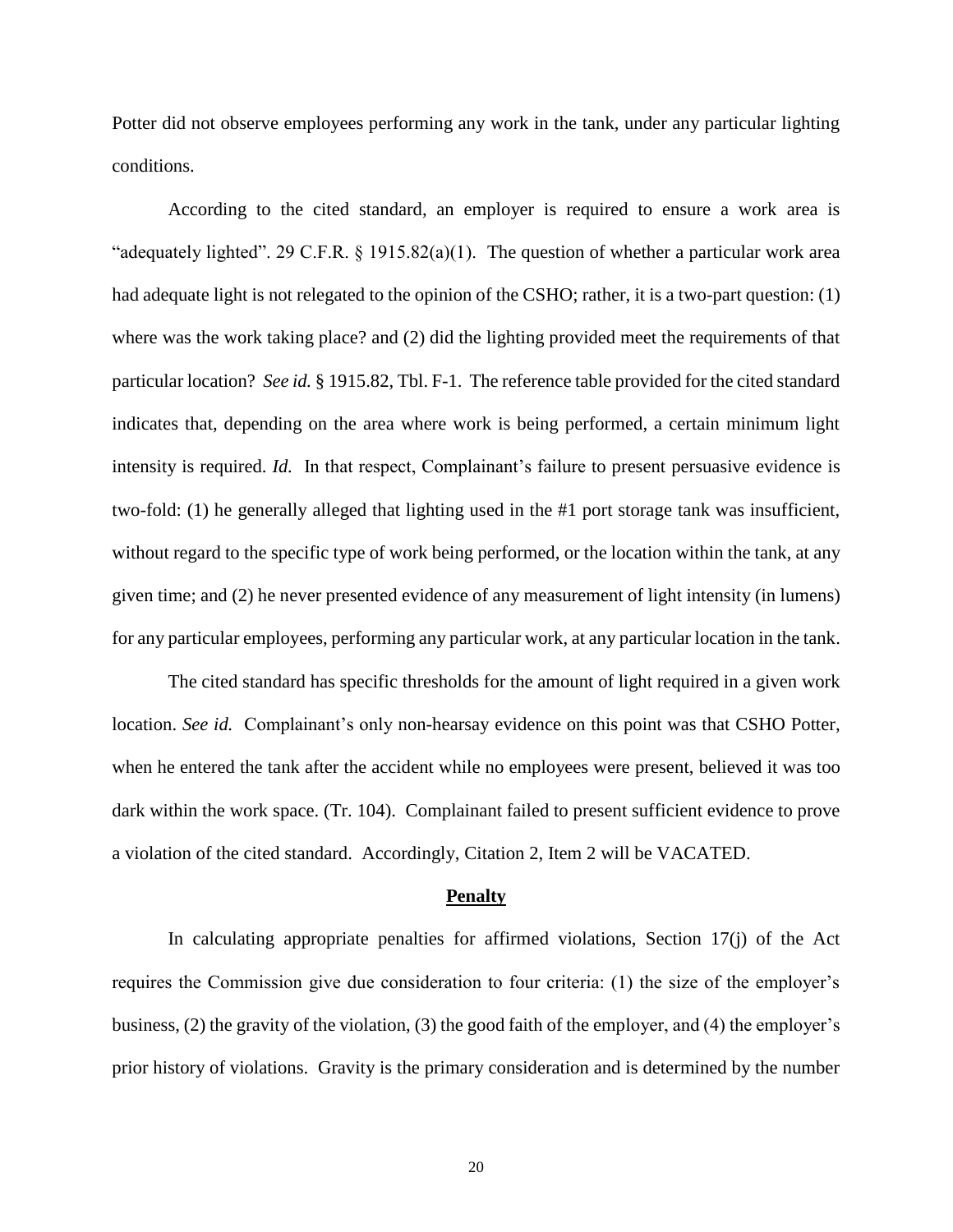of employees exposed, the duration of the exposure, the precautions taken against injury, and the likelihood of an actual injury. *J.A. Jones Construction Co.*, 15 BNA OSHC 2201 (No. 87-2059, 1993). It is well established that the Commission and its judges conduct *de novo* penalty determinations and have full discretion to assess penalties based on the facts of each case and the applicable statutory criteria. *Valdak Corp*., 17 BNA OSHC 1135 (No. 93-0239, 1995); *Allied Structural Steel*, 2 BNA OSHC 1457 (No. 1681, 1975).

Citation 1, Items 2b and 2c were calculated as part of a grouped item penalty. (Tr. 145–46; Ex. C-2 at 27-a). Complainant applied multiple reductions in penalty, including 30% for Respondent's small size, 15% for demonstrated good faith, and 10% for no violation history, which resulted in an overall proposed grouped penalty of \$3,879. (*Id.*) Given Respondent's size, safety program, and lack of violation history, the Court finds the reductions were appropriate as applied. In addition, however, Respondent demonstrated that it performed regular safety meetings, during which fall protection was regularly discussed. Further, while Respondent makes had replacement harnesses/PFAS available in the Conex box for its crew members, the weight of the evidence suggests that employees were issued their own individual harnesses, which they were responsible for bringing to work and maintaining. Thus, it is unclear how often employees needed to access the extras in the Conex box. In addition, the fall-impacted harness was among several brand new harnesses, making it unlikely that the spent harness would have actually been selected by an employee. (Tr. 177). Considering the totality of the circumstances discussed above, and given that one of the three grouped items is being vacated, the Court finds that a grouped penalty of \$2,000 for Citation 1, Items 2b and 2c is appropriate.

## **Order**

Based upon the foregoing Findings of Fact and Conclusions of Law, it is ORDERED